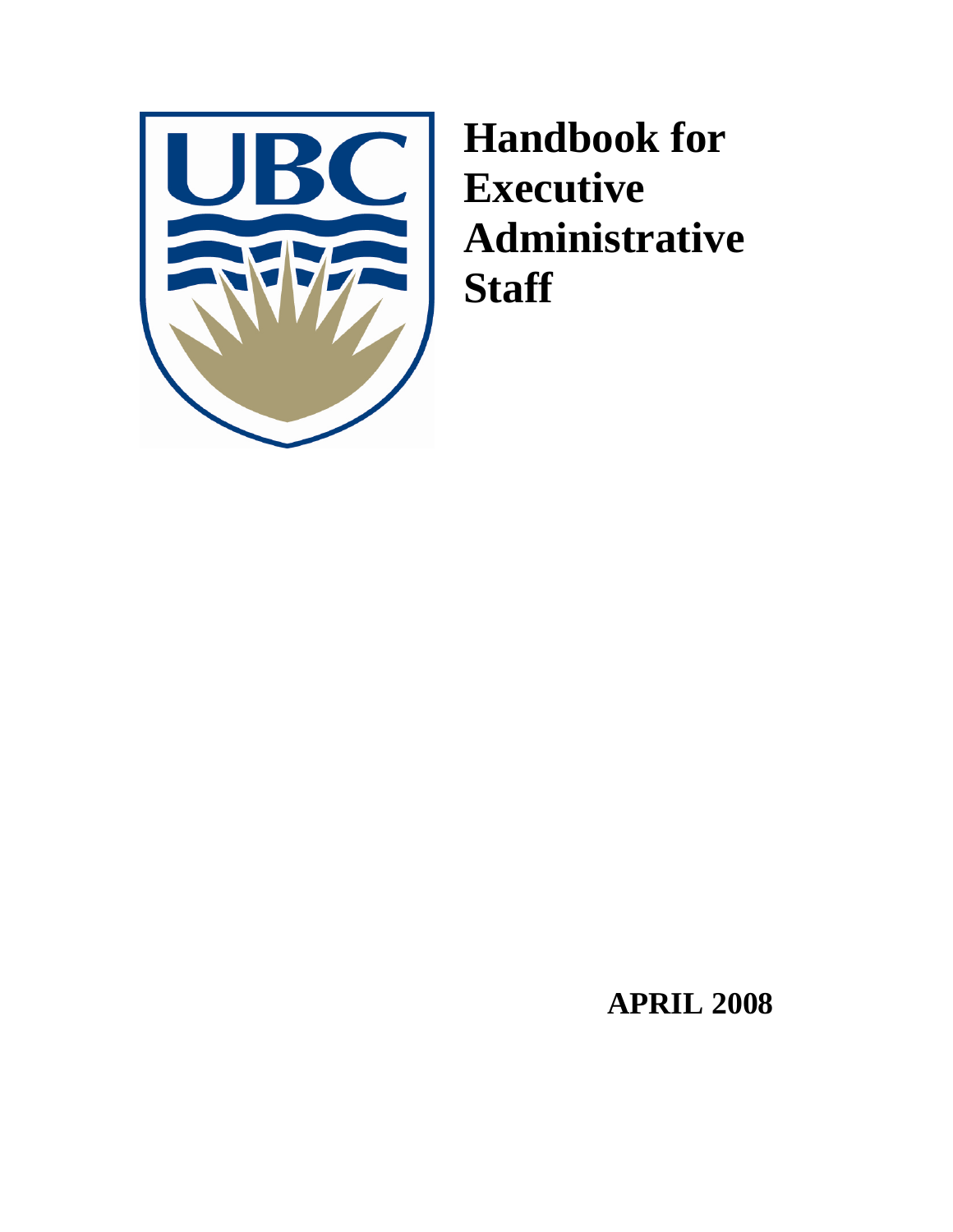# **TABLE OF CONTENTS**

| LEARNING ABOUT UBC AND YOUR JOB         |
|-----------------------------------------|
|                                         |
|                                         |
|                                         |
|                                         |
|                                         |
|                                         |
| <b>DURING YOUR CAREER</b>               |
|                                         |
|                                         |
|                                         |
| <b>COMPENSATION POLICY AND PRACTICE</b> |
|                                         |
|                                         |
|                                         |
|                                         |
| <b>BENEFITS INFORMATION</b>             |
|                                         |
|                                         |
|                                         |
|                                         |
|                                         |
|                                         |
|                                         |
| <b>ABSENCE FROM WORK</b>                |
|                                         |
|                                         |
|                                         |
|                                         |
|                                         |
|                                         |
|                                         |
|                                         |
|                                         |
|                                         |
|                                         |
| <b>LEAVING THE UNIVERSITY</b>           |
|                                         |
|                                         |
|                                         |
|                                         |
|                                         |
|                                         |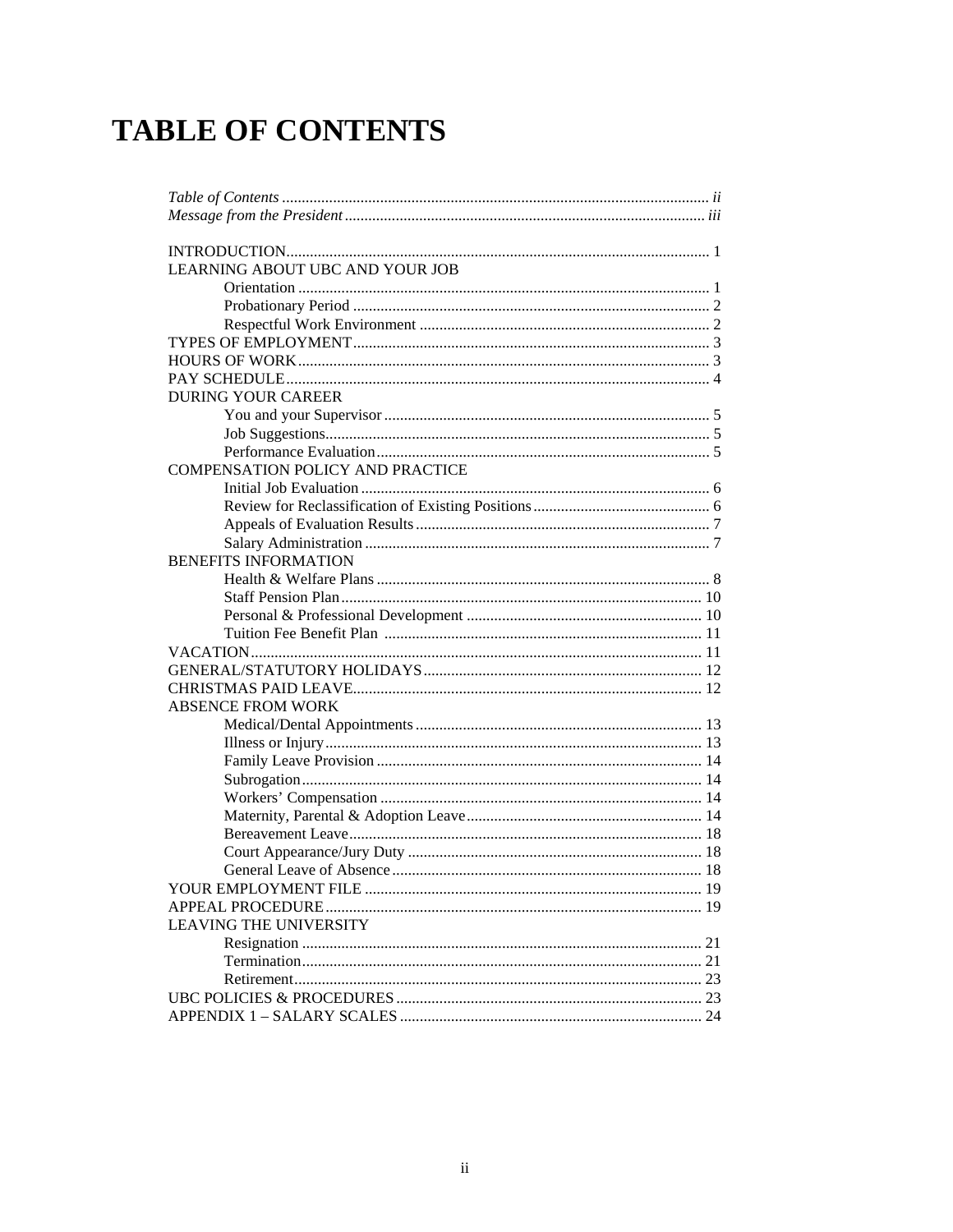## **Message from the President**

Welcome to the University of British Columbia, and thank you for choosing to contribute your talents and expertise towards the achievement of the University's mission and goals.

In 2008 UBC celebrates its centenary, a significant milestone in the history of any university, and one which marks the beginning of an exciting new chapter in our history. It's hard to imagine that our founders could have looked forward 100 years to imagine the role UBC now plays in our city, province and beyond— a pivotal link between our nation and the Asia-Pacific rim.

During its first 100 years, there is no doubt that dedication and commitment from staff members like you was critical to UBC's success. Looking forward, and in order to attain the goals of our planning document, *Trek 2010*, we will once again rely on the efforts of our staff members. At the same time UBC recognizes that the University can play a part in helping you to attain your career goals, and to this end we developed *Focus on People: Workplace Practices at UBC*. With a timeframe for the implementation of its principles, *Focus on People* is an action plan that clearly states UBC's commitment to the people that make this university great, and I trust that it and this handbook will help you to attain your goals.

Once again, welcome to the UBC community. I hope you enjoy your work at UBC, and I wish you all the best as you embark upon this new phase of your career.

Stephen J. Toope **President and Vice-Chancellor**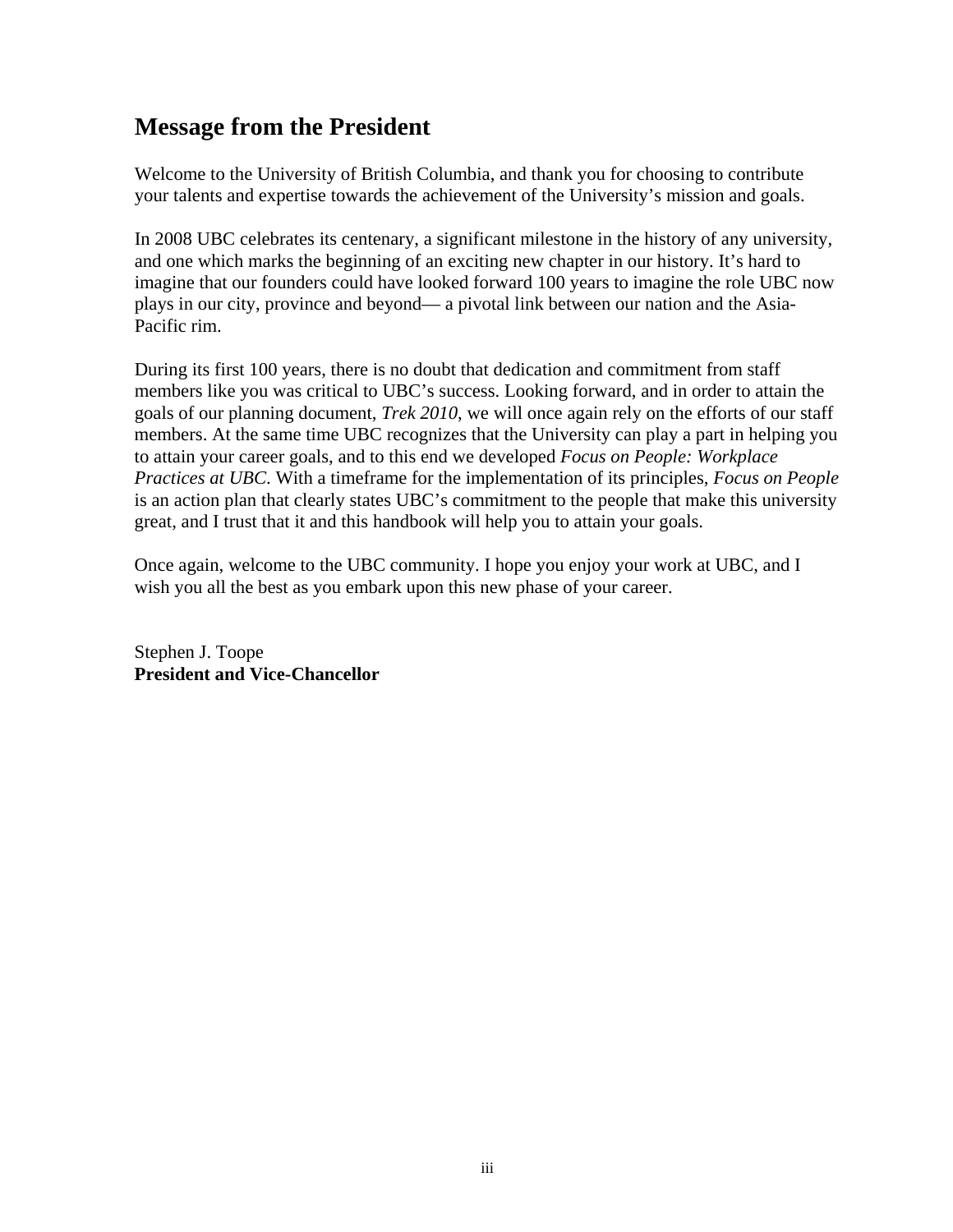## **INTRODUCTION**

Welcome to the University of British Columbia. We hope that your career here will be successful and satisfying. Working for the University as an Executive Administrative Staff member provides you with the opportunity to promote, support and contribute to the attainment of the University's goal of excellence in teaching and research.

We are pleased to be able to provide you with this Handbook of information about the University's existing terms, conditions, practices, and procedures as they relate to Executive Administrative Staff. It is intended as a guide for all new employees as well as a reference for current employees.

In this Handbook we have outlined many topics, but would like to direct you to a number of other sources of information about the University's policies and procedures. Some of these sources are referenced in this Handbook. Generally, your first source of information should be your supervisor. Another source is the UBC *Policies and Procedures Handbook,* which is available online at http://www.universitycounsel.ubc.ca/policies/policies.html. A Human Resources Advisor in the Department of Human Resources is also available to assist you in understanding this Handbook and to provide advice on HR related matters. A Service Representative in the Department of Finance is available to answer questions relating to your pay and benefits. You may also access your pay, benefits and update your personal information on the Self-Service site http://www.msp.ubc.ca/auth/menuPeoplesoftPortals.jsp through Campus Wide Login.

The terms, conditions, practices and procedures described in this Handbook will change from time to time. It is both the commitment and the practice to make changes only after consultation with Executive Administrative Staff. Changes will be reflected in future editions of this Handbook or in memorandums forwarded to you from the Department of Human Resources. Where there is inconsistency between this Handbook and the University's *Policy and Procedures Handbook*, the *Policy and Procedures Handbook* will prevail.

## **LEARNING ABOUT UBC AND YOUR JOB**

### **ORIENTATION**

In order to be a productive and satisfied member of the University's staff, we believe that you should feel comfortable, supported and encouraged in your work environment. To ensure a smooth transition into your new work environment, you will be oriented to your new position and department by either your supervisor, or their designate. He/she will assist you by providing you with the applicable training, equipment and office supplies you will need to get settled in your new role. We would also like to direct you to the UBC Virtual Welcome Centre which is an online self-service orientation tool to help you navigate through campus life upon your arrival. We encourage you to navigate through a Quick Start Orientation at http://www.hr.ubc.ca/vwc/index.php. that will guide you through useful campus information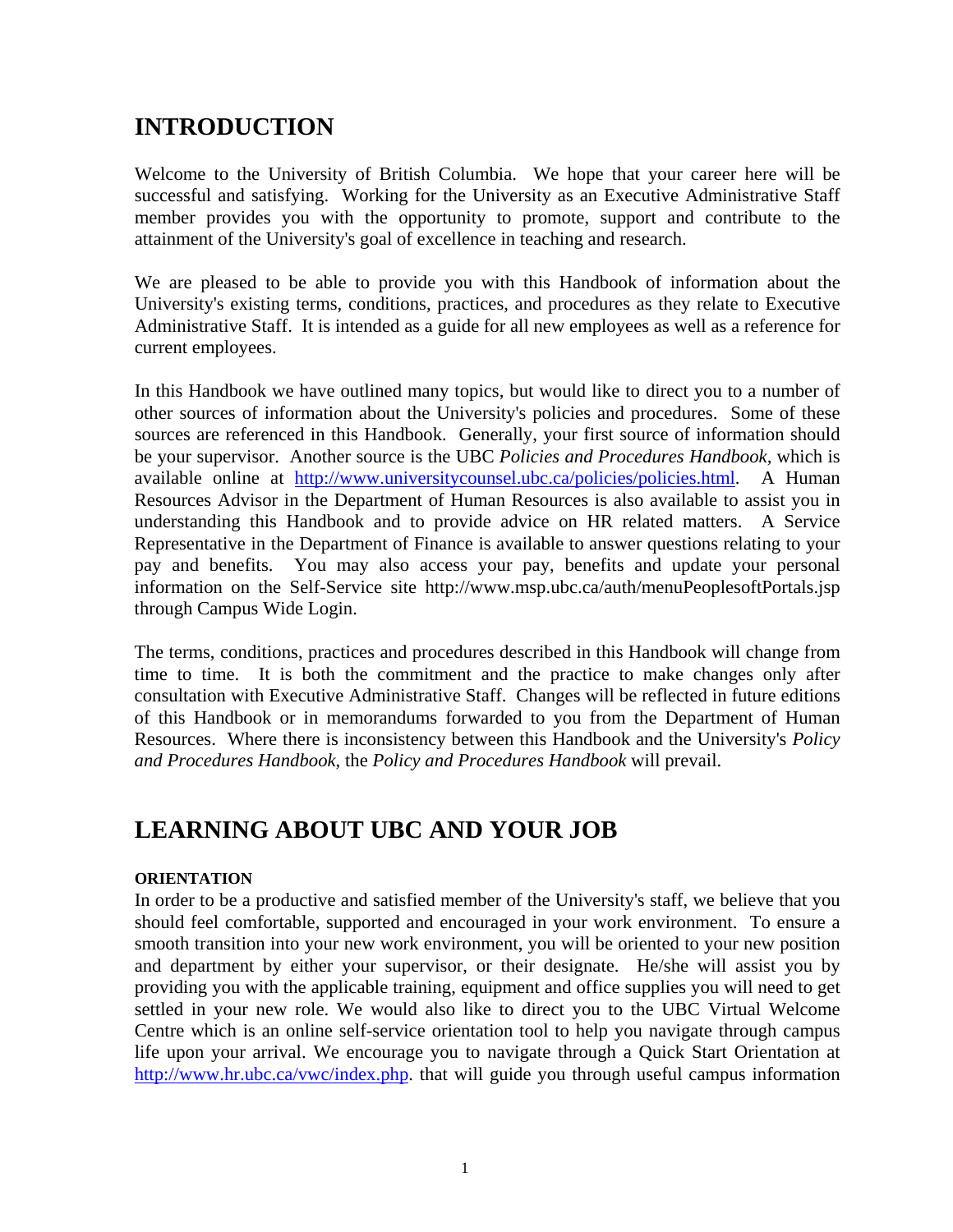on parking and access, transportation and housing, campus security, library privileges, and sports and recreational services.

To supplement any orientation you receive in your department, the UBC Vancouver campus provides a formal orientation program every few months, and the UBC Okanagan campus conducts an annual orientation to which new staff and faculty are invited. This program concentrates on University-wide issues and policies. Please contact the Department of Human Resources for information on the Faculty/Staff Orientation program.

The Department of Human Resources also provides an online Benefits orientation and signon program for staff. Your appointment letter from the University will outline the details of enrolling in the University's Benefits program.

#### **PROBATIONARY PERIOD**

There is a probationary period of six full consecutive calendar months or one hundred thirty two (132) days of accumulated service, whichever comes first. Your supervisor should provide you with written details of your position description*.* During this probationary period, your supervisor will carefully review your performance. This is also your opportunity to evaluate the job and work environment.

Good communication is essential at all times, but particularly during the probationary period. You should communicate with your supervisor about any difficulties you are experiencing and you should expect that your supervisor will bring to your attention any difficulties that he/she observes. Good communication between you and your supervisor is the best way to solve any problems that may arise during your probation period or during any other time of your employment at the University.

No matter how carefully candidates and job requirements are matched, sometimes they do not fit together. Despite all best efforts, you may not be satisfied with your position or your performance may not be satisfactory. If this occurs, the employment relationship may be terminated by you or by your supervisor at any time during or at the end of the probationary period. Alternatively, the department may choose to extend your probationary period for up to an additional six (6) months.

### **RESPECTFUL WORK ENVIRONMENT**

The University recognizes the right of staff to work in an environment free from harassment and discrimination.

The University's policy on Discrimination and Harassment, addresses problems arising from grounds prohibited from discrimination under the Human Rights Code of British Columbia. The prohibited grounds of discrimination include: age, ancestry, colour, family status, marital status, physical or mental disability, place of origin, political belief, race, religion, sex, sexual orientation and criminal conviction unrelated to employment. Staff should bring any concerns to their Administrative Head who should consult immediately with the Equity Office.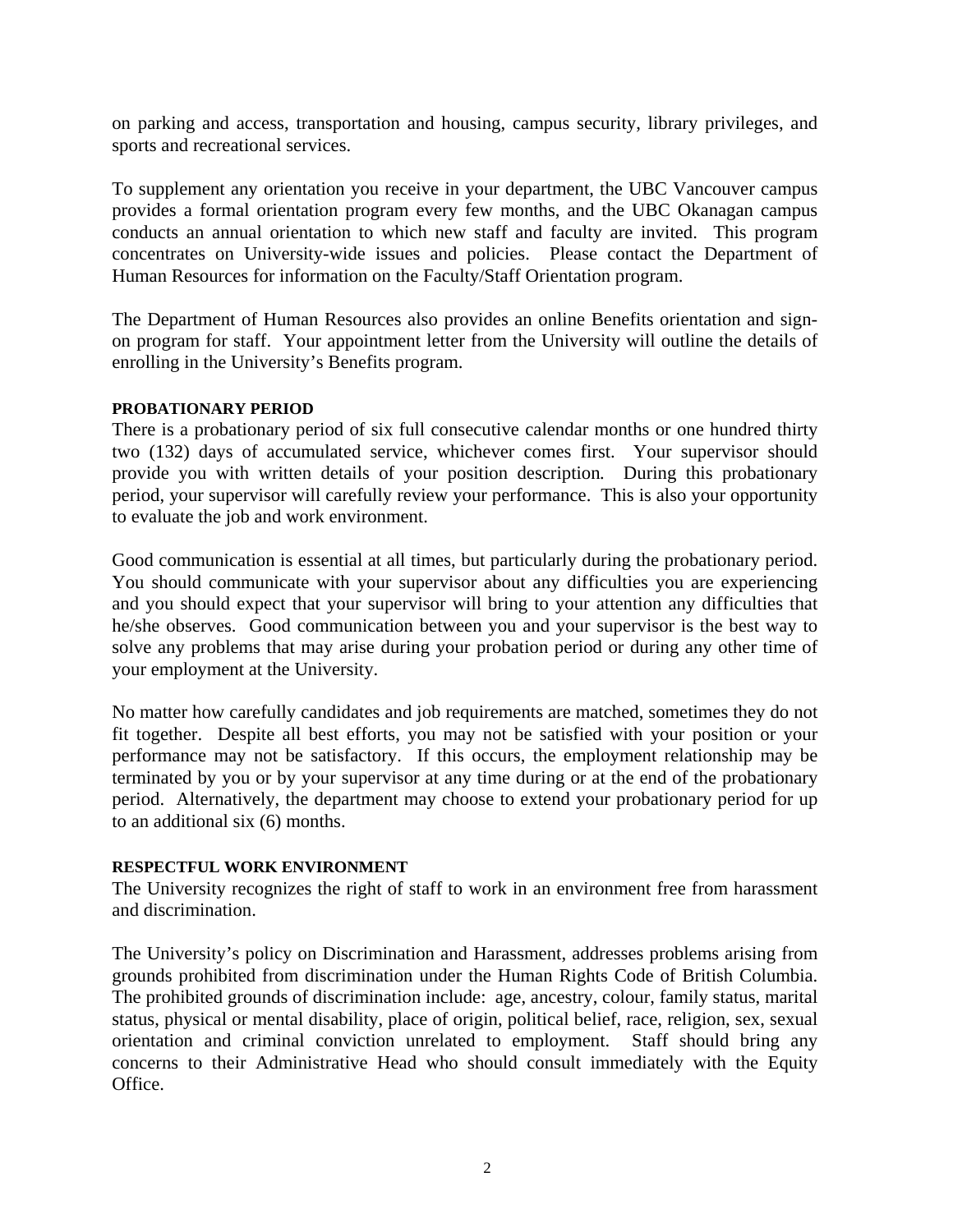The University Statement on Respectful Working, Learning & Living Environment addresses concerns an employee may have about personal harassment that does not involve prohibited grounds of discrimination covered under the Human Rights Code of British Columbia. These concerns should be brought to the attention of the administrative head of the unit for investigation and resolution in a timely manner. The administrative head of the unit should consult with Human Resources.

# **TYPES OF EMPLOYMENT**

Executive Administrative Staff employed in ongoing or term appointments may work either on a full-time or part-time basis. Some Executive Administrative positions may be supported by grant or other funding and are available only as long as sufficient funding is available. Executive Administrative Staff members are paid on either a monthly or hourly basis.

Ongoing employees are hired with no stated term of employment. Term employees are hired with a stated period of employment. At the end of the period, a term employee may be hired for another period of employment.

Part-time employees normally will work less than thirty five hours per week and the salary will be based on the actual hours of work. If you have a part-time appointment of at least 17.50 hours per week, for a period of at least three (3) months you will be eligible to join some of the University's Benefits programs.

# **HOURS OF WORK**

It is expected that you and your supervisor will meet at the outset of the appointment to discuss and agree on issues and expectations around the scheduling of work, including how overtime requirements will be handled.

It is the University's expectation that full-time work as an Executive Administrative Staff member will conform generally to the following guidelines and standards:

- Normal Work Week The normal work week for all Executive Administrative Staff is thirty-five (35) hours per week.
- Normal Work Day A normal work day is eight hours with a one hour unpaid meal period and two fifteen minute paid rest breaks during the work day. The two (2) paid breaks may be combined by mutual agreement between you and your supervisor. Such combination is not to be used to shorten your normal work day.
- Overtime Unless set out by prior agreement, all work exceeding the normal work day or work week will be considered overtime. All overtime work performed for which overtime payments will be requested must be approved by your supervisor in writing in advance of the overtime work. Overtime will be paid at double time. With mutual agreement between you and your supervisor, equivalent time off may be taken at a double time rate.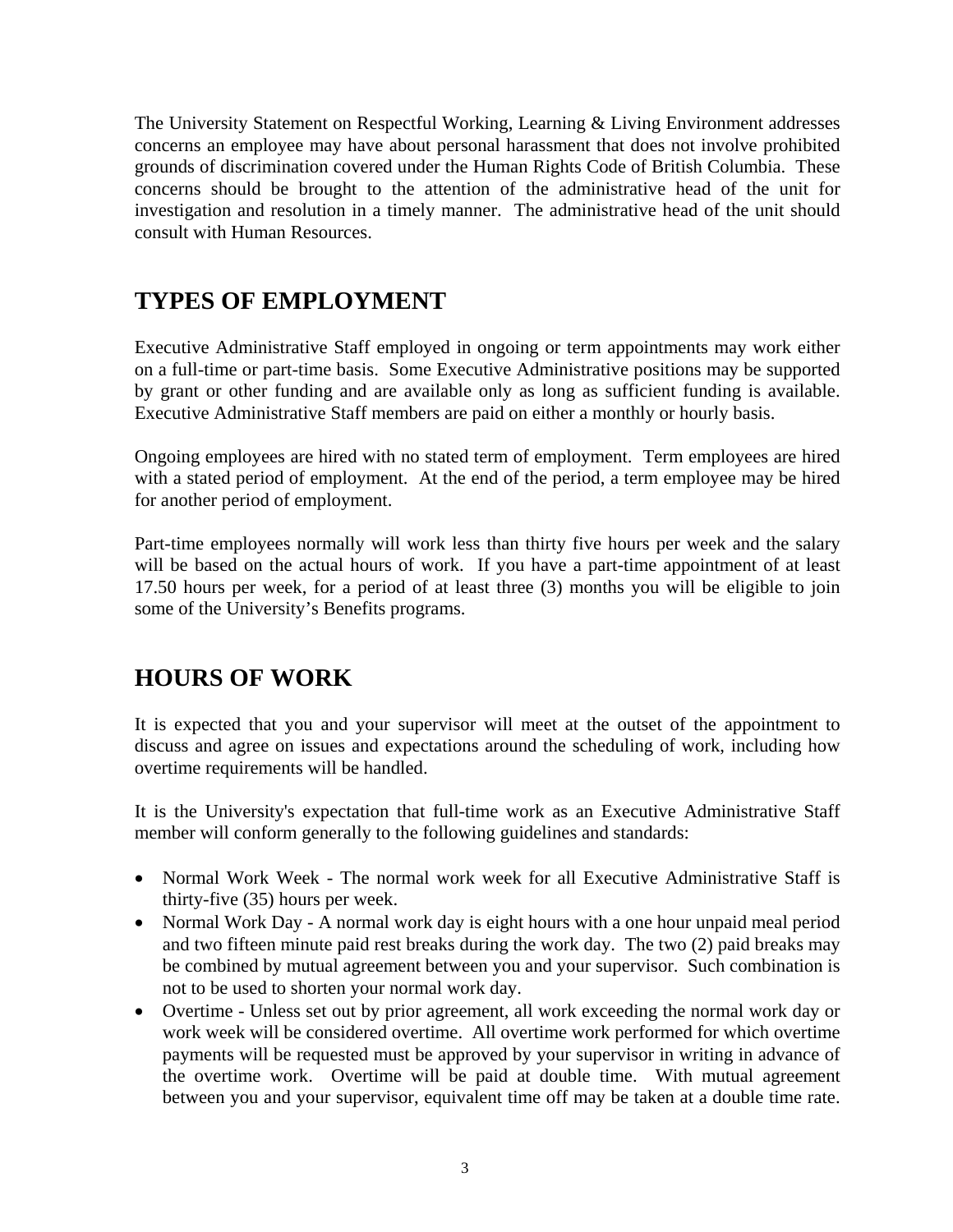You must use accrued paid days off within the calendar year in which they are accrued unless there is prior written approval from your supervisor.

You may be granted flexible working arrangements with the approval of your supervisor. These arrangements shall be mutually agreed and voluntary. Flexible working arrangements may include but are not limited to the following options:

- Seven (7) hours per day, five (5) days per week;
- Eight and three-quarters (8 3/4) hours per day, four (4) days per week;
- Seven and three-quarters  $(7 \frac{3}{4})$  hours per day, nine  $(9)$  days per two-week period;
- Seven and one-half  $(7 \frac{1}{2})$  hours per day, fourteen (14) days per three-week period.

You will be required to make up the difference in annual hours of your approved form of work week to that of the Standard Work Week schedule (1820 hours per year). This includes making up the difference in hours of the General/Statutory Holidays and the Christmas Paid Leave days.

From time to time, flexible working arrangements may cease to be effective for either you or your supervisor. In these cases, the flexible working arrangement may be altered or discontinued. If a mutually agreeable alternative is not identified, your supervisor will provide you with notice to return to the standard work arrangement of seven (7) hours per day, five (5) day per week. Six (6) weeks written notice of the change shall be provided to you, and shall include reasons for the change.

# **PAY SCHEDULE**

If you are hired as a monthly paid employee, you will receive your pay by direct deposit twice a month, on the 15th (or the nearest working day before the 15th) and the last working day of the month.

If you are hired as an hourly paid employee, you will receive your pay by direct deposit twice a month, on the 8th and on the 23rd (or the nearest working day before the  $8<sup>th</sup>$  or 23rd) of the month.

When you are initially hired, you will complete a Direct Deposit Form, providing pertinent information with regard to your bank account number. You may be required to pick-up your first pay in the form of a cheque at the Department of Finance in the General Services Administration Building. To view or print your pay stubs, you can utilize the Self-Service payroll module at https://www.msp.ubc.ca/auth/menuPeoplesoftPortals.jsp using your Campus Wide Login.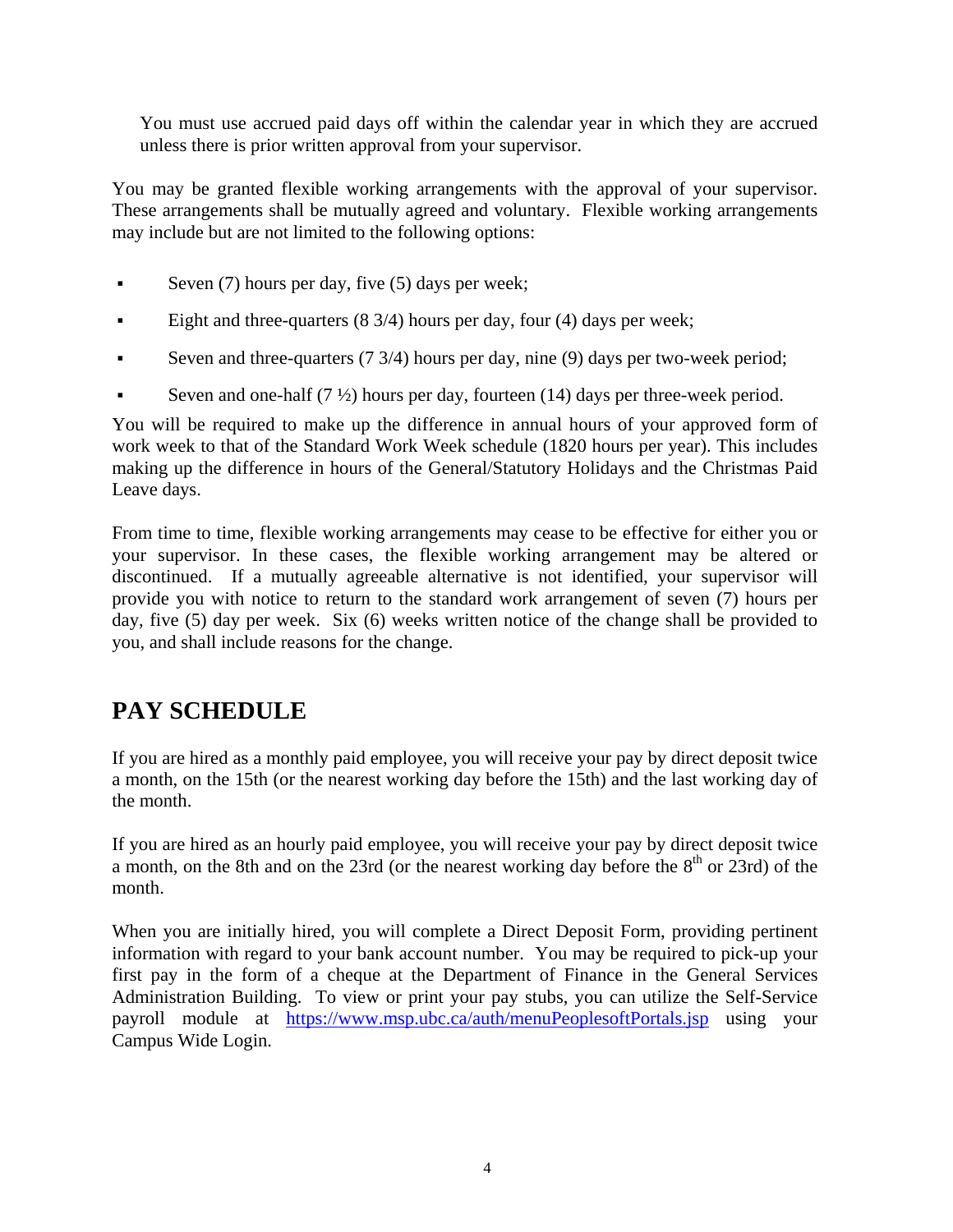# **DURING YOUR CAREER**

### **YOU AND YOUR SUPERVISOR**

Your supervisor is one of the most important links between you and the University. The University expects that the supervisor/employee relationship will be one of mutual respect and consideration. The policies and practices of the University are devised for equitable treatment of all employees with a measure of consistency; however, written materials cannot cover every situation. The person to whom you report has some latitude and discretion in handling individual situations as they arise.

Next to you, your supervisor is the person most responsible for your continuing development as a staff member. The University encourages individual growth, and your supervisor is in a good position to help you determine what actions should be taken to ensure your development within the University environment.

There may be times when you and your supervisor disagree. It is expected that most problems will be resolved through informal consultation and discussion between you and your supervisor. Although informal consultation and discussions is preferable, if problems persist there is a Formal Appeal Procedure in this Handbook on page 19 that provides you the opportunity to resolve any problems you may have with your supervisor. Appeal procedures are handled by the Department of Human Resources, Advisory Services Section. Your Human Resources Advisor will ensure that your rights to due process will be observed.

Further information can be obtained from your Administrative Head or your Human Resources Advisor.

### **JOB SUGGESTIONS**

The University encourages suggestions for improvements to procedures, work flow, or any other areas that would make your job more productive or satisfying. If you have suggestions, discuss them with your supervisor.

#### **AND PERFORMANCE EVALUATION**

The University believes that it is important for the performance of each staff member to be evaluated at least once in each calendar year. This performance evaluation is designed to give you and your supervisor an opportunity to discuss the effectiveness of your performance as compared to established departmental standards. It is also an opportunity to discuss your developmental opportunities and plans as well as strategies for achieving the goals of the department. Both you and your supervisor are responsible for seeing that performance evaluations take place. You are both responsible for the quality of the evaluation. Take some time to assess your performance over the last year and decide what actions you might take to enhance your performance, and give some thought to the things your supervisor might do to assist you. Also, take the time to consider a personal development plan.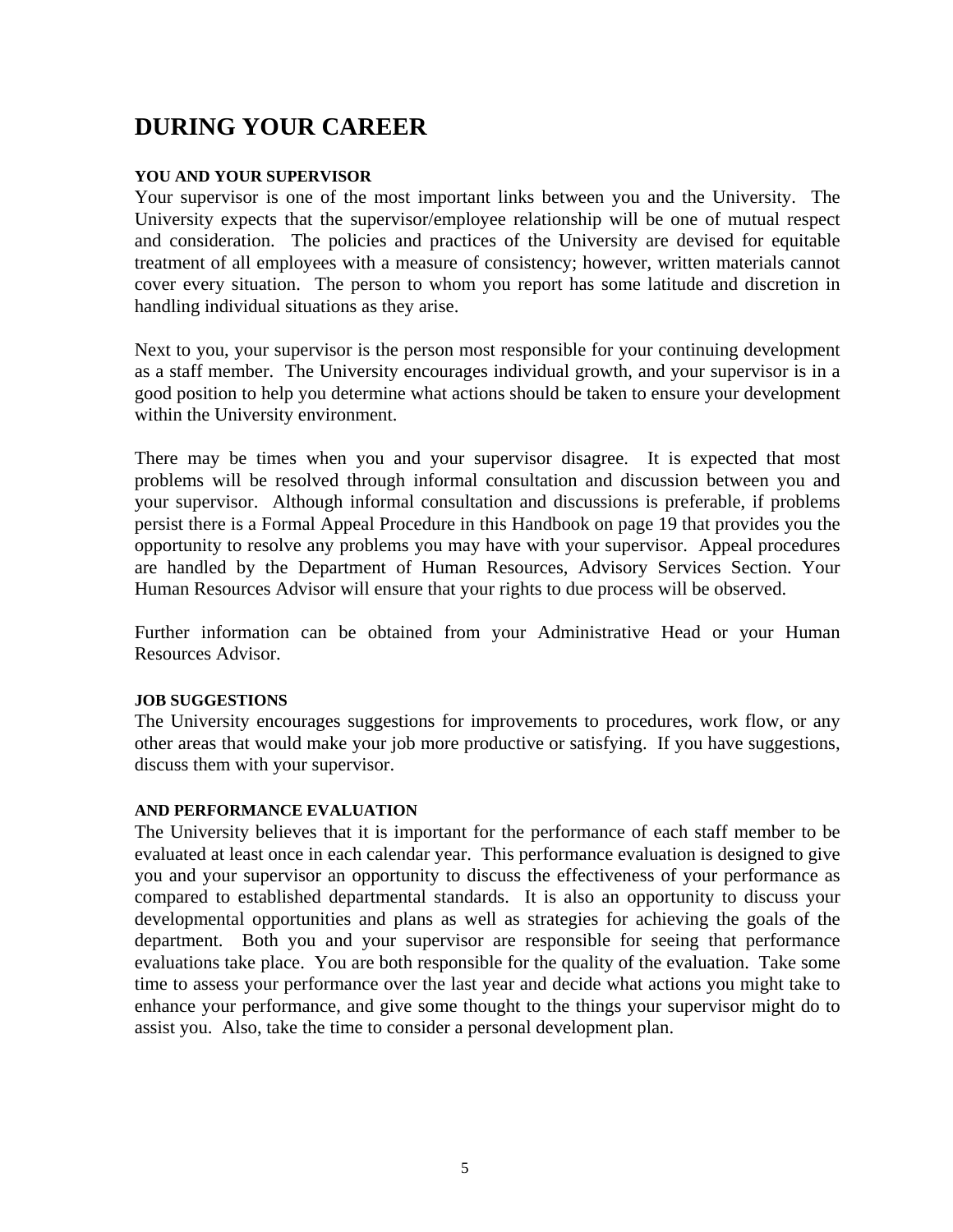# **COMPENSATION POLICY AND PRACTICE**

The University expects that its total compensation policy (salary, benefits including paid time off, and other perquisites) will attract and retain highly qualified staff. In order to administer salaries fairly, the University has developed and is maintaining a salary structure system based on job content. The first step of the salary system is the evaluation of the job.

### **INITIAL JOB EVALUATION**

Executive Administrative Staff positions have been evaluated by a Compensation Consultant based on a position description. After six (6) months from the appointment of a new incumbent to a position, the incumbent and supervisor may wish to review the position description to ensure that the information is an accurate reflection of the job. If the position has changed substantially since it was originally evaluated such that a re-evaluation is warranted, the incumbent and the supervisor should request a re-evaluation of the job as per the information below.

## **2. REVIEW FOR RECLASSIFICATION OF EXISTING POSITIONS**

If a supervisor and/or employee feel that the duties and responsibilities of a position have significantly changed, the following procedures shall be followed:

- a) The supervisor or the incumbent may request a review of the position. The request is to be forwarded to a Compensation Consultant in Human Resources.
- b) The assigned Compensation Consultant will respond to the request by sending Questionnaires for completion by the incumbent and the supervisor. The supervisor is expected to work with the incumbent to update the position description.
- c) Upon receipt of the completed Questionnaires and the Position Description, the Compensation Consultant will assess the information. If necessary, the Compensation Consultant will meet with the supervisor and/or incumbent and conduct an audit in order to gather more information, or to seek clarification of existing information.
- d) The Compensation Consultant shall classify the position based on the available information and will inform the supervisor of the outcome.
- e) If the position is reclassified to another pay level with a change in the rate of pay, the effective date shall be retroactive to the date of change of job duties or, when no date can be established, retroactive to the date of written request for review. If the position is rated such that it warrants a decrease in salary, the incumbent's pay will either be decreased or red-circled as determined by the supervisor in consultation with the incumbent.
- f) A minimum of six (6) months must elapse between each review application on an incumbent's behalf.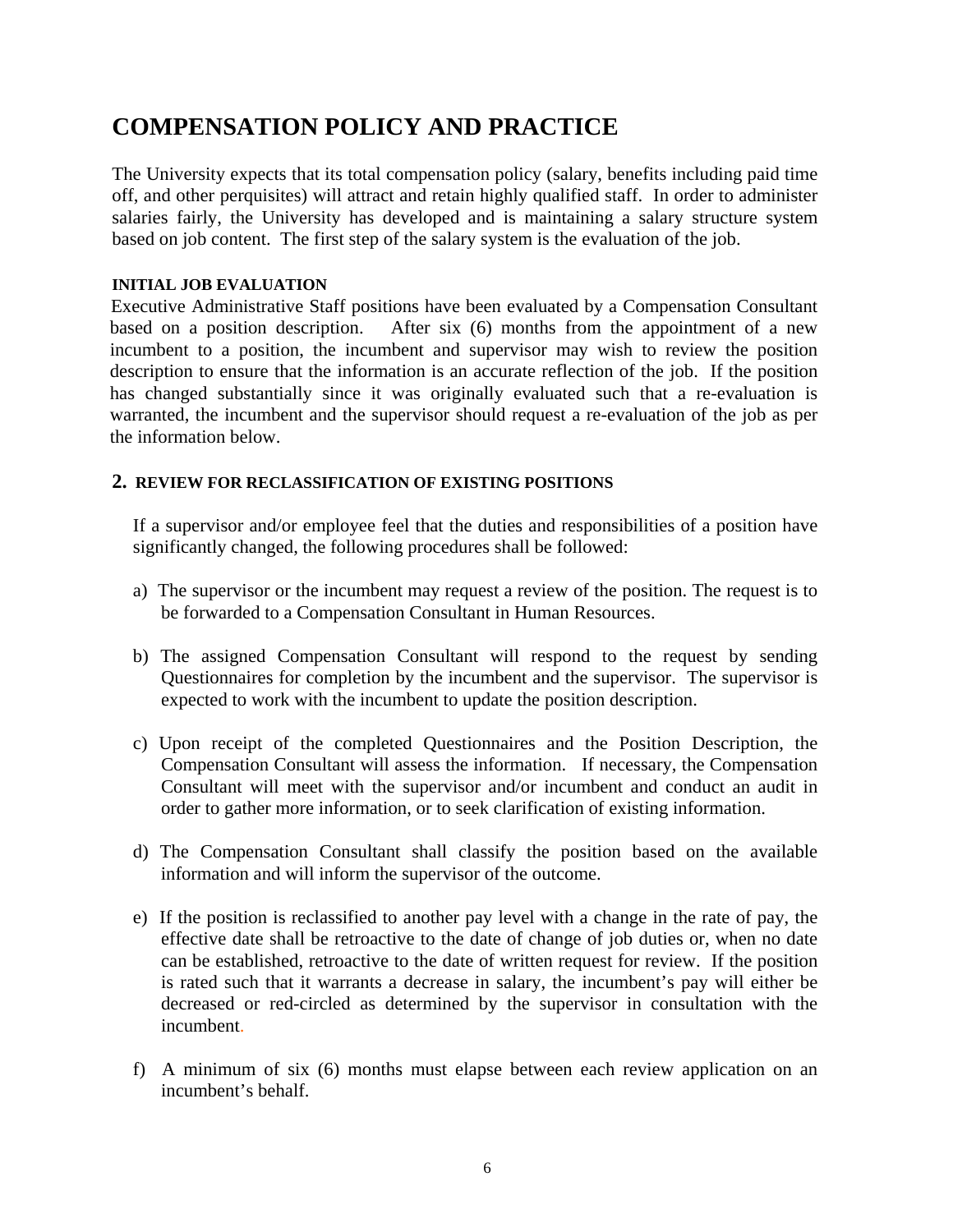### **3. APPEALS OF EVALUATION RESULTS**

Upon receiving the results of the review, if the supervisor or incumbent believes that the results do not accurately reflect the duties and responsibilities of the job, the following procedures shall be followed:

- The supervisor or incumbent may request an appeal of the results by submitting a request in writing to the Director Human Resources (Total Compensation) stating the reasons for the appeal.
- Appeals must be filed within 15 working days from the date the Compensation Consultant distributes the results. The applicant may make one extension request within the 15 days in the case of extenuating circumstances.
- The Director Human Resources (Total Compensation)'s decision is final.

### **SALARY ADMINISTRATION**

The salary structure for the Executive Administrative group has a number of salary levels and includes a minimum salary, midpoint salary and maximum salary. An employee is initially placed between the minimum and midpoint of the salary range, depending on his/her expertise and experience for that particular position. After successful completion of the probationary period (6 months), the department may process an optional increase of between one and four percent.

## **1. CAREER PROGRESS INCREMENTS**

The University shall ensure that employees are compensated at the midpoint of their salary range by the end of their second year in the position from date of hire, subject to satisfactory performance.

## **2. SALARY INCREASE BEYOND THE MIDPOINT:**

An employee's salary beyond the midpoint of the salary range will be based on meritorious job performance*.* Generally, the employee must have completed his/her probationary period and already be at or above the midpoint of the salary range to be eligible for a merit increase. The salary ranges are noted in Appendix 1.

The compensation package for Executive Administration staff is reviewed regularly by the Department of Human Resources. Recommendations from this review are forwarded to the President and the Board of Governors for approval.

A **promotion** is a job change for an employee to a position (job) with a higher salary scale.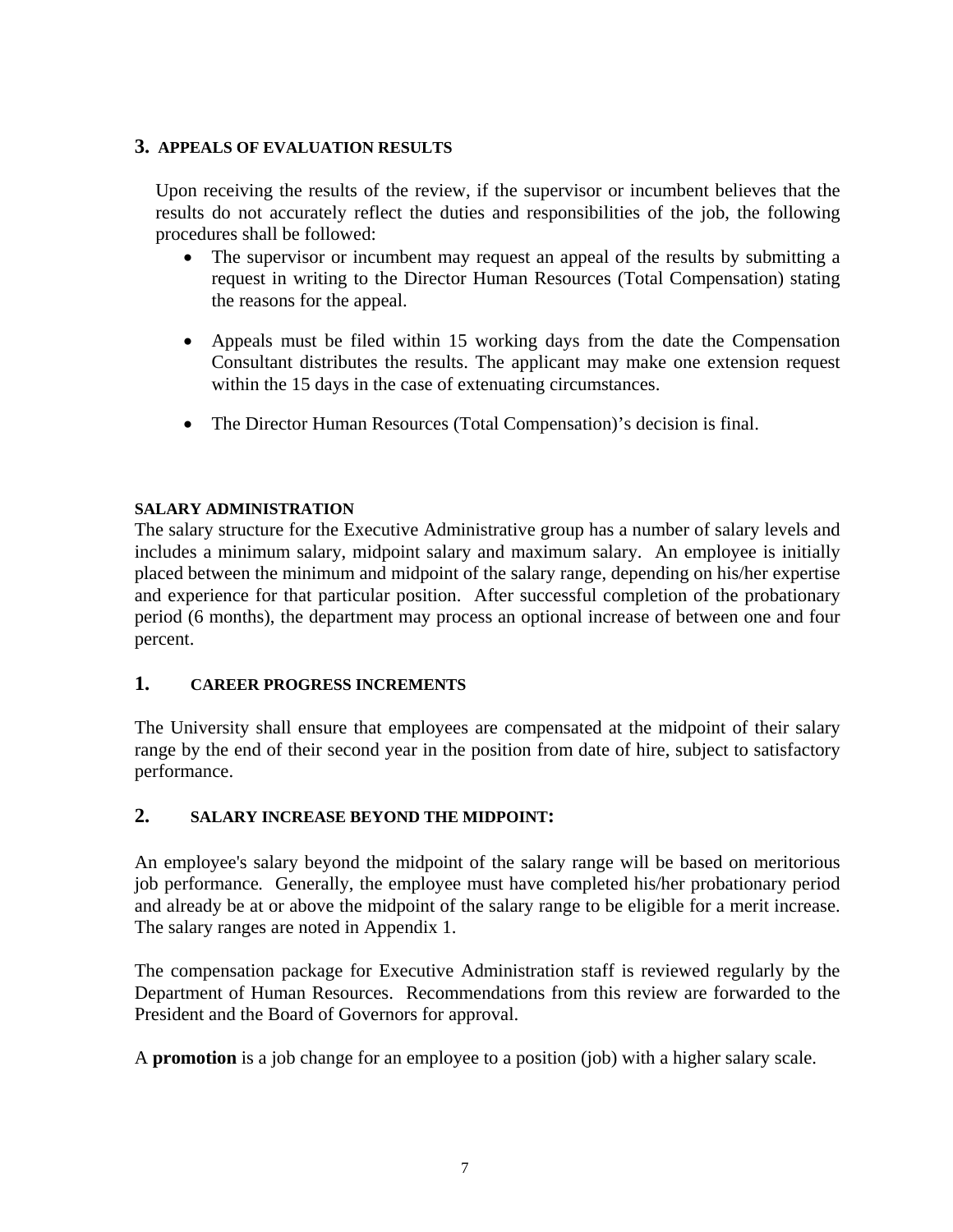A **reclassification** is the change of a position to a different salary range as a result of an increase in duties and responsibilities through an evolutionary process. Reclassification occurs because the position's accountability and responsibility have changed significantly. Reclassification is not dependent on the employee who presently holds the position or how well he/she performs the job. Either the employee or his/her supervisor may request a review of the position.

A **reassignment** is a change in position duties for an employee at the request of the University. The employee's former position is not affected. A reassignment may occur for reasons such as special project work, professional development or better use of available personnel. The reassignment will usually be temporary and the staff member will continue to receive salary based on her or his permanent position.

A **transfer** is a job change for an employee to a different position at a similar salary scale. Employees who are interested in seeking promotion or transfer should apply for posted positions for which they are qualified. Applications should be made within the job posting deadline. All promotions and transfers are subject to the probationary period.

## **BENEFITS INFORMATION**

The University provides the following benefit plans as a part of the total compensation package for Executive Administrative Staff. Your eligibility for these plans is determined by the number of hours worked per week, length of your appointment and whether you are paid on a monthly or hourly basis. Your eligibility is also dependent upon whether you are below the Normal Retirement Date (the first of the month following the month in which you turn 65) or above it.

The cost of UBS's benefits' plans is paid for by you or the University. For more information on benefits (eligibility, cost, provisions), please refer to http://www.hr.ubc.ca/benefits/employment\_group/exec\_admin/ or contact your Service Representative in the Department of Finance.

The information provided here are brief summaries only. If there is a discrepancy between the information provided here and the official plan documents, the information in the plan documents and/or University's Policy and Procedures will prevail.

### **HEALTH AND WELFARE PLANS**

The University offers the following plans to help offset some medical, dental, and personal counseling costs.

**Medical Services Plan** (MSP) of British Columbia is the provincial medical insurance plan. It pays for medically required services of physicians and surgeons, and for dental and oral surgery, when it is medically required to be performed in a hospital. Fair PharmaCare subsidizes eligible prescription drugs and designated medical supplies. Registration is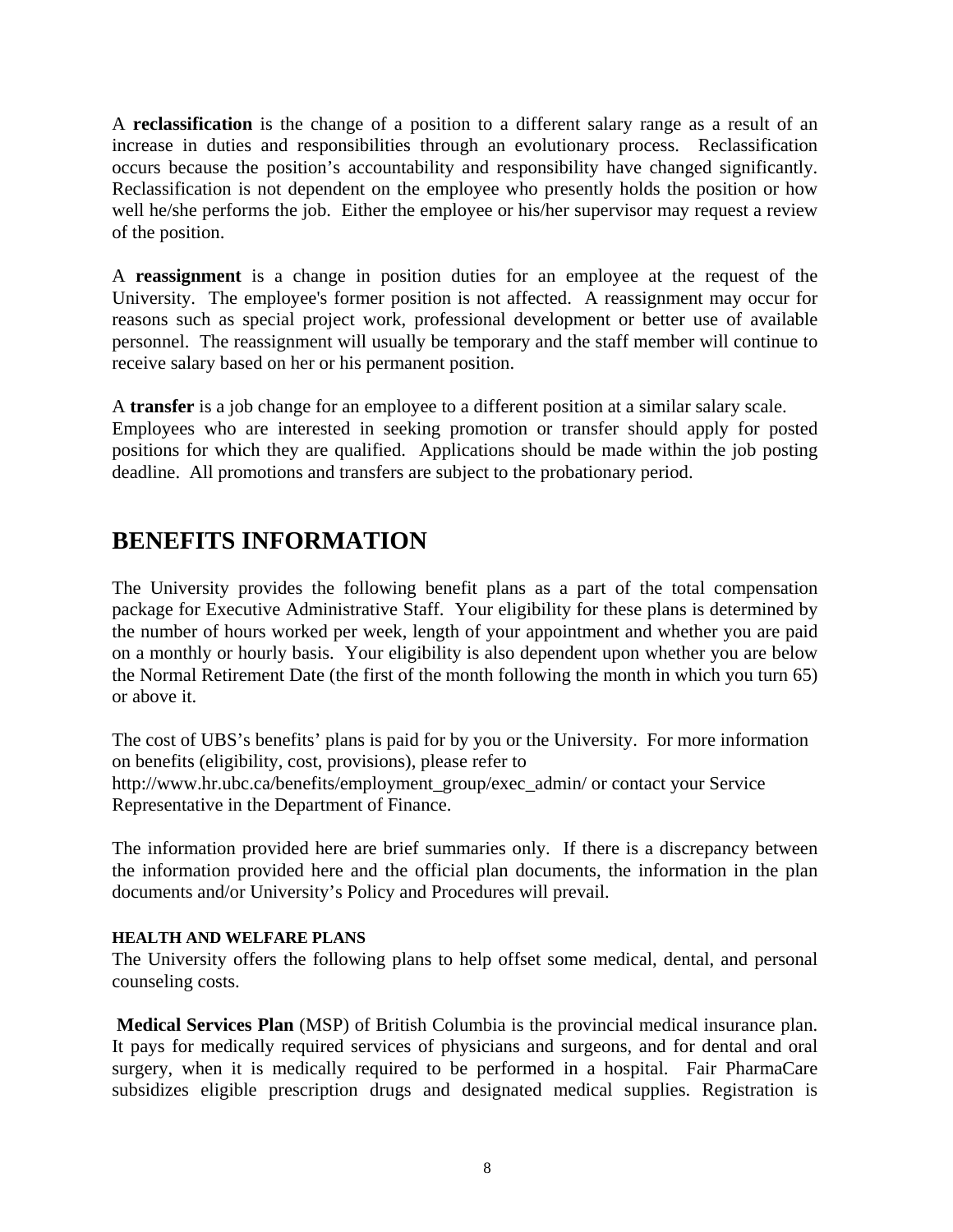required for Fair PharmaCare, please refer to the benefit information specific to your employment group on the web in the link above.

Enrollment in the Medical Services Plan at the University is optional. However, as a resident of British Columbia you are required to be enrolled in this plan, whether on an individual basis or as a dependent on your spouse's/common-law partner's plan.

The UBC **Extended Health Care Plan** is an optional benefit plan for you and your eligible dependents. It provides reimbursement for some medical services and supplies expenses which are not covered under any government program. Emergency medical assistance is also provided when traveling outside of your home province.

The UBC **Dental Care Plan** is an optional benefit plan for you and your eligible dependents. It provides coverage for a wide range of dental services, from your regular check-ups to major procedures such as root canals and crowns. These procedures may be provided by a licensed Dentist, Denturist, Dental Hygienist and Anesthetist.

The **Employee and Family Assistance Program**, for which enrollment is mandatory, provides confidential and personal counseling and referrals by professional counselors to you and your eligible dependents for a variety of issues affecting personal, family or work life.

The **Income Replacement Plan (IRP)** is an employee-funded plan that provides you with a monthly tax-free income if you are unable to work for six months or more due to illness or injury. Enrollment in the IRP plan is mandatory.

The **Basic Group Life Insurance Plan (BGL)** provides benefits for your beneficiary should you die, due to any cause. Spouses and dependent children are not covered under the Basic Group Life Insurance plan. Enrollment in the BGL plan is mandatory.

The **Optional Life Insurance Plan** provides coverage in addition to your Basic Group Life Insurance through UBC, or any other life or accident insurance you may have. You may also elect to purchase Optional Life Insurance coverage for your spouse. Spousal coverage provides, free of charge, limited coverage for each of your dependent children. If you are a single parent, this dependent child coverage is provided through your Optional Life Insurance coverage. To be eligible to apply for the Optional Life Insurance Plan, you will need to be enrolled in the Basic Group Life Insurance Plan.

The **Optional Accidental Death and Dismemberment Insurance Plan** provides benefits for accidental death, or accidental loss of limbs, sight or hearing. This is in addition to your Basic Group Life Insurance, or any other policy you may have. It does not cover your spouse or dependent children. To be eligible for the Optional Accidental Death and Dismemberment Insurance plan, you will need to be enrolled in the Basic Group Life Insurance Plan and the Optional Life Insurance Plan and the amount of coverage purchased must be equal to that purchased under the Optional Life Insurance Plan.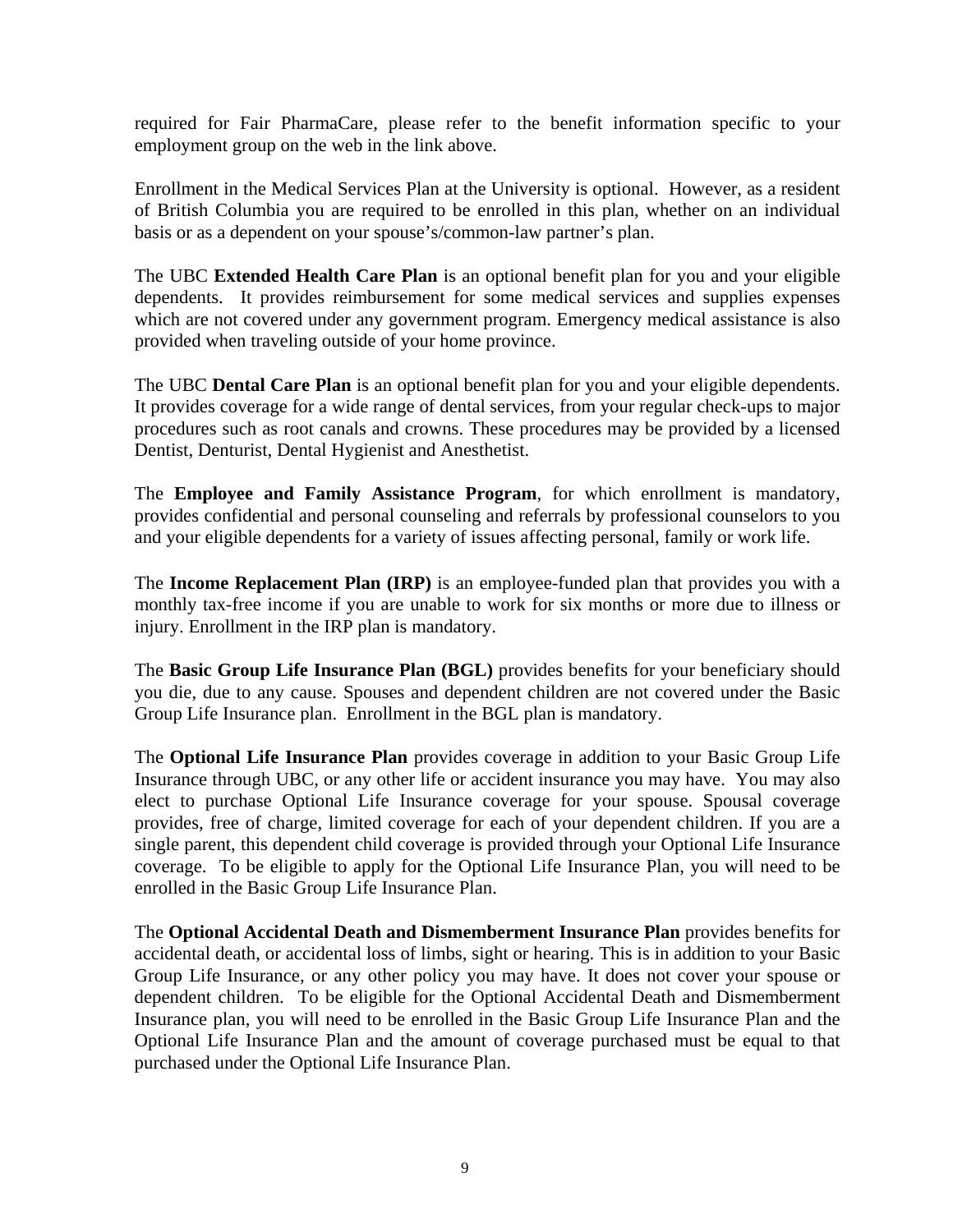Enrollment in the Optional Life plans is optional, and you will be required to complete a health questionnaire.

### **STAFF PENSION PLAN (SPP)**

The University sponsors a Staff Pension Plan (SPP). Membership in the SPP is optional until age 30 or 3 years from the date you become eligible, whichever occurs later. The plan then becomes compulsory.

- **Full-time salaried employees** you are eligible to join the SPP on the first of the month after you are hired, providing the appointment is for at least one year.
- **Part time salaried employees** you are eligible to join as soon as you have been employed for 2 years and have earned 35% of the Yearly Maximum Pensionable Earnings (YMPE) in two consecutive calendar years.
- Faculty, Hourly and Student appointments are **not** eligible for membership in the SPP.
- Individuals hired on and after January 1, 2007 whose earnings exceed the earnings threshold defined in the SPP will be ineligible for the SPP. (They will join the Faculty Pension Plan instead.)
- Individuals hired on and after January 1, 2007 who join the SPP and whose earnings exceed the limit in a subsequent calendar year will be transferred to the Faculty Pension Plan (FPP) on the January 1 following. For individuals who transfer to the FPP, benefits earned under SPP will be calculated and indexed until such retirement or earlier termination of employment. The earnings threshold in the SPP is \$132,382 in 2008 and will be indexed each calendar year.

You will receive a letter from the Pension Office that tells you the date you first become eligible to join and the date that your membership is compulsory.

The online enrollment process for new employees displays the Pension enrollment forms under an 'Optional' heading. We encourage all of you new to UBC to learn about the benefits of joining earlier, as opposed to deferring your membership.

## **PERSONAL AND PROFESSIONAL DEVELOPMENT**

#### **EXECUTIVE ADMINISTRATIVE PROFESSIONAL DEVELOPMENT FUND FORMALLY JOB SKILLS TRAINING FUND (JSTF)**

The University recognizes the value of professional development and has established the Executive Administrative Professional Development Fund. This fund is designed to support your learning and developmental needs. The intent of this program is to provide and improve specific job skills required by employees to perform their jobs as well as to enhance opportunities for transfer and promotion throughout the University.

Guidelines have been developed to define the scope and boundaries of the Executive Administrative Professional Development Fund. To determine your eligibility and to access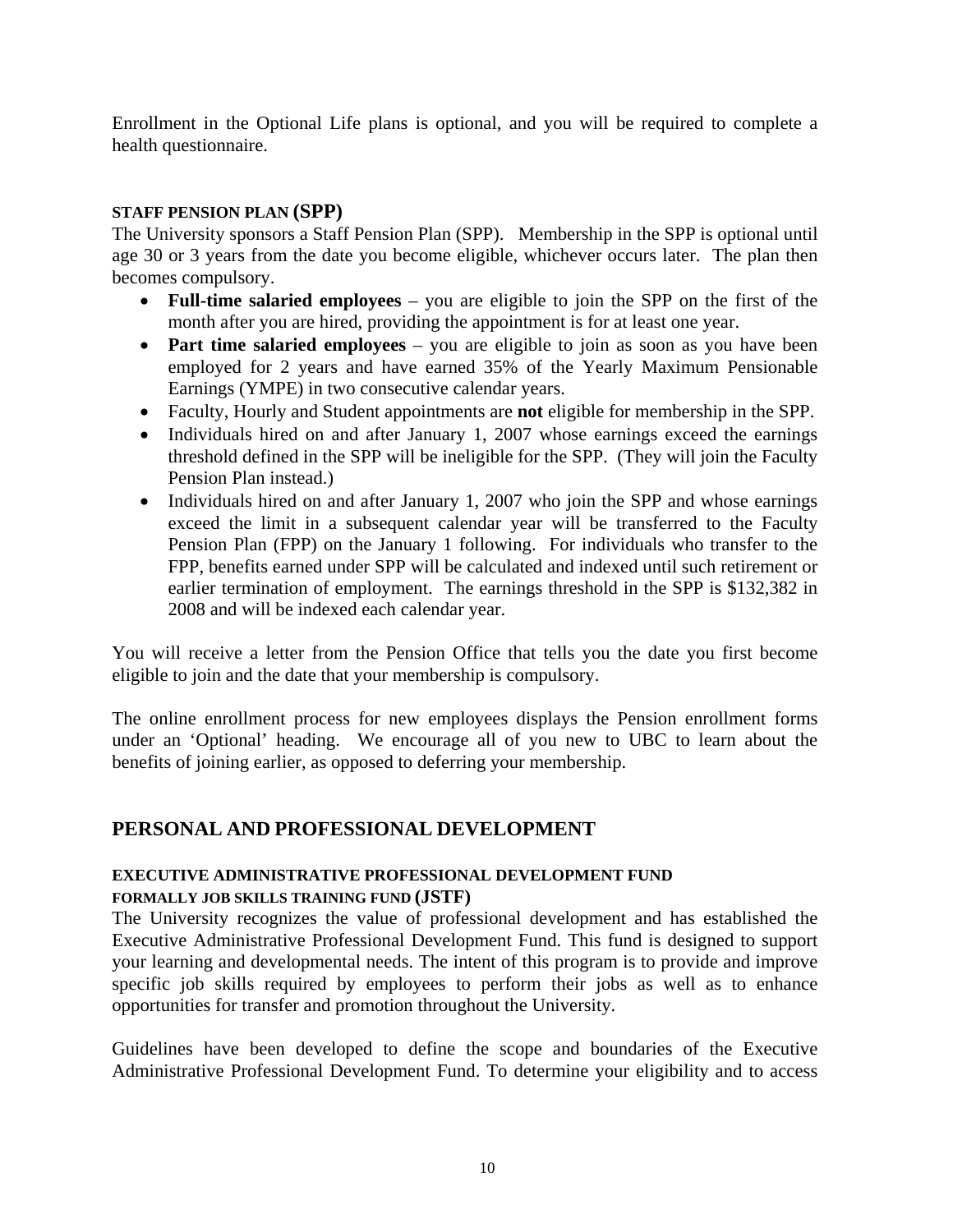the guidelines and applicable application forms you can go on-line at http://www.hr.ubc.ca/odl/funding/

#### **TUITION FEE BENEFIT PLAN**

Upon completion of your probationary period, the Tuition Fee Benefit provides tuition assistance to eligible employees up to a maximum of twelve credits of undergraduate credit courses per year, or the dollar equivalent in tuition for non-credit courses offered by UBC Continuing Studies and UBC Okanagan Community and Continuing Studies. There is opportunity to participate in courses during normal working hours provided you have approval from your supervisor with regard to the amount of time off and make-up time arrangements. You may transfer part or all of your credits to your spouse or your eligible dependent children for undergraduate credit courses. For greater detail with regard to this benefit, including eligibility requirements, courses covered, application procedures etc. we refer you to: http://www.ubc.ca/benefits/employment\_group/exec\_admin/ppd/tuition.html.

## **VACATION**

The University believes that time away from your job is both necessary and desirable for your wellbeing. Your vacation entitlement depends on your length of continuous service. During the first calendar year, you will accrue vacation entitlement at one and one-quarter (1 1/4) days per month on a pro-rata basis depending on the amount of time worked in the calendar year. After your first calendar year, you will accrue vacation entitlement according to the following table:

| Year $2 - 4$ | $3$ weeks $(105$ hours)                                                                                                        |
|--------------|--------------------------------------------------------------------------------------------------------------------------------|
| Year $5 - 7$ | $4$ weeks $(140$ hours)                                                                                                        |
| Year 8 - 13  | $5$ weeks $(175$ hours)                                                                                                        |
| Year 14 - 18 | 5 weeks (175 hours) plus one (1) additional day (7 hours) per<br>year of service to a maximum of five (5) additional days (35) |
|              | hours)                                                                                                                         |
| Year $19+$   | 6 weeks (210 hours)                                                                                                            |

For probationary employees, the probationary period may be extended by the amount of earned vacation actually taken. In the second calendar year, you may take your vacation entitlement of 1-1/4 days per month as it is accrued. Alternatively, you may take your full annual vacation entitlement of three weeks or portion thereof at any time in the second calendar year. In this event, the employee shall receive vacation pay only for entitlement already accrued. Payment for vacation entitlement unearned at the time of vacation will be paid monthly as it is accrued.

If you leave the University before you have taken all of your earned vacation, you will receive a lump sum payment with your final pay in lieu of the vacation time not taken. If you have taken vacation in excess of what you have earned, an amount equivalent to the payment of the unearned vacation will be deducted from your final pay.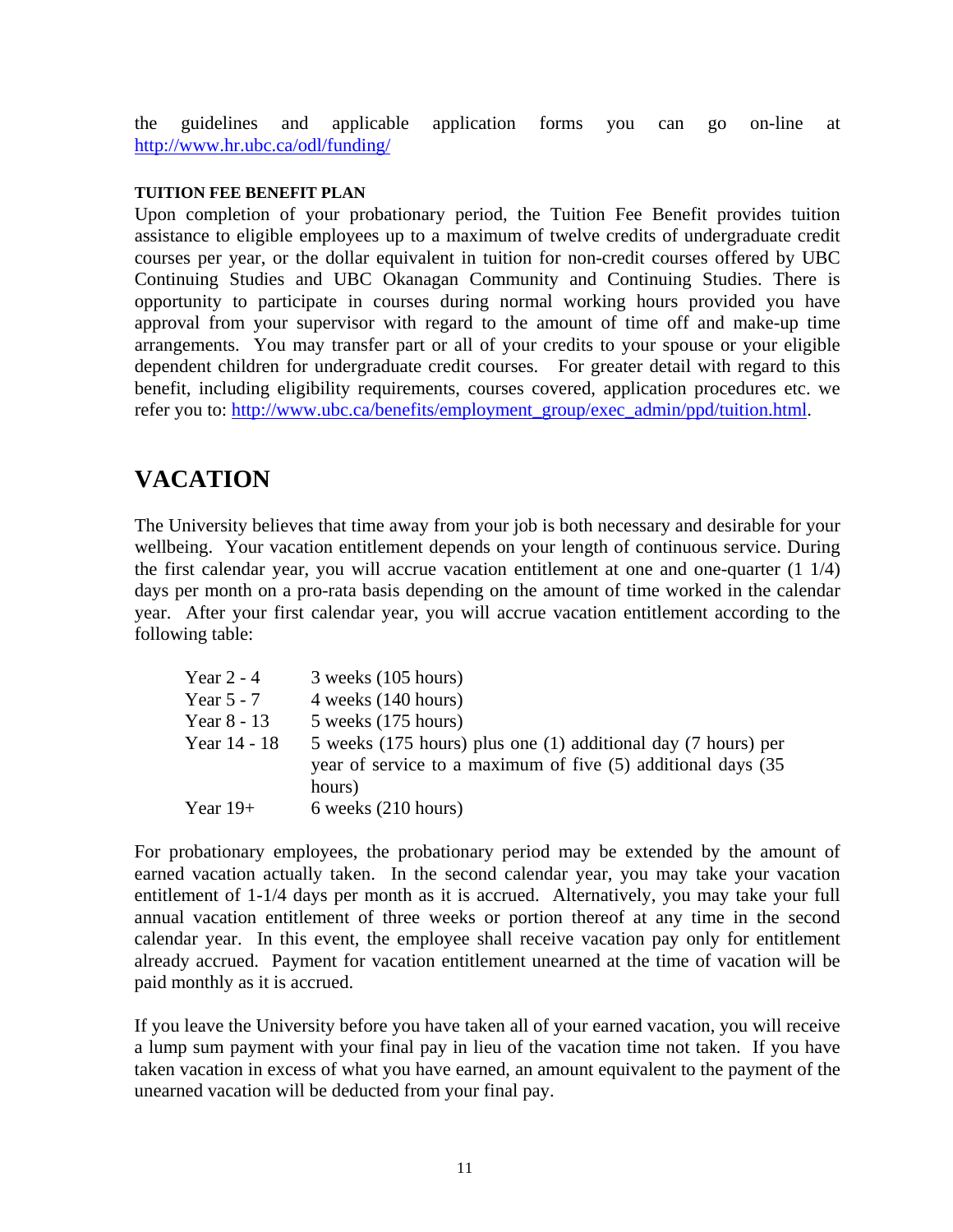Part-time employees will receive vacation, as described above; pro-rated on the basis of the hours worked as compared to the hours a full-time employee works.

## **GENERAL/STATUTORY HOLIDAYS**

The University recognizes eleven general/statutory holidays and you will receive these holidays with pay if eligible:

> New Year's Day Labour Day Victoria Day Christmas Day Canada Day Boxing Day BC Day

Good Friday Thanksgiving Day Easter Monday Remembrance Day

To be eligible for pay for general/statutory holidays, you must have earned wages or performed work for a minimum fifteen days of the thirty calendar days immediately proceeding the general holiday.

If you are a part-time employee, you will receive general/statutory holiday pay equal to the average of earnings, exclusive of overtime, for the days worked in the four week period immediately preceding the week in which the general/statutory holiday occurs.

If any of these holidays falls on a Saturday or Sunday, another working day, as determined by the University, will be observed as the holiday.

Employees who are required to work on a general/statutory holiday but are eligible for general/statutory holiday pay will be entitled to overtime pay for the hours worked on that day as well as another regular day off with pay, to be taken at a time which is mutually agreed between the employee and their supervisor. Overtime pay is attached to the actual date of the paid holiday, not a day declared in lieu by the University. Employees who work on a "in lieu" day will receive straight time for the hours worked on that day, plus any statutory pay to which they are entitled (or, if mutually agreed, a different day off in lieu).

## **CHRISTMAS PAID LEAVE**

All employees who are normally scheduled to work will be given three (3) days leave of absence with pay to be taken between Boxing Day and New Year's Day unless they are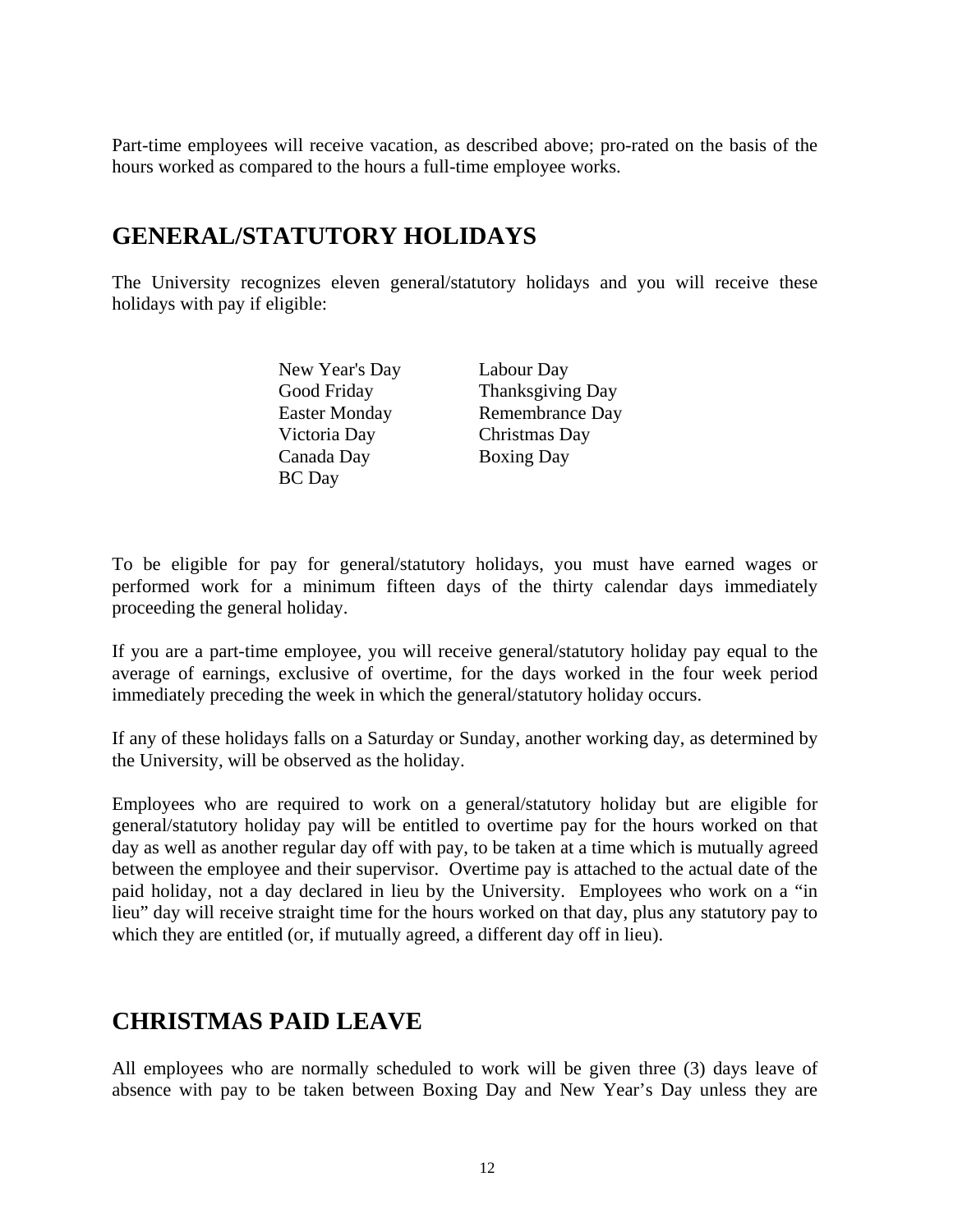required to work for operational reasons. Those employees who are required to work will be given three (3) paid days off at some other mutually agreeable time.

## **ABSENCE FROM WORK**

#### **MEDICAL/DENTAL APPOINTMENTS**

Executive Administrative Staff is eligible for up to one-half day per month with pay for medical/dental appointments; however you are expected to make a reasonable effort to schedule routine, non-emergency and specialist medical and dental appointments outside of normal working hours. Excessive use of medical or dental appointments may require medical or dental certificates. Please check with your supervisor regarding specific leave request procedures for your unit.

#### **ILLNESS OR INJURY**

From time to time, all of us have an illness or injury that prevents us from performing our jobs.

Full-time staff members will have 1-1/4 days (8.75 hours) added to their sick leave reserve for each month during which they work at least eleven days. The maximum sick leave which may be accumulated in the reserve is 152 days (1064 hours).

Part-time staff members will have days added to their sick leave reserve, as outlined above, pro-rated according to the number of hours they work in comparison to a full-time staff member.

If you are absent from work due to illness or injury, you will receive your normal salary up to the number of days you have in your sick leave reserve.

If you are absent from work, or injured at work, your supervisor may request a report on your health from your physician. If you have recurring absences or an extended absence and you are unable to do your job, or you are returning to work after an extended absence, a medical examination and report may be requested by the University. If you do not produce a satisfactory medical report on your health or fail to undergo the required treatment resulting from an examination, the University may cancel your sick leave and terminate your employment.

#### **FAMILY LEAVE PROVISION**

Upon request to your supervisor you may be granted up to five (5) days of paid leave each calendar year to meet responsibilities related to the education or illness or injury of dependent children, or the illness or injury of a spouse, common law partner, same sex partner or parent.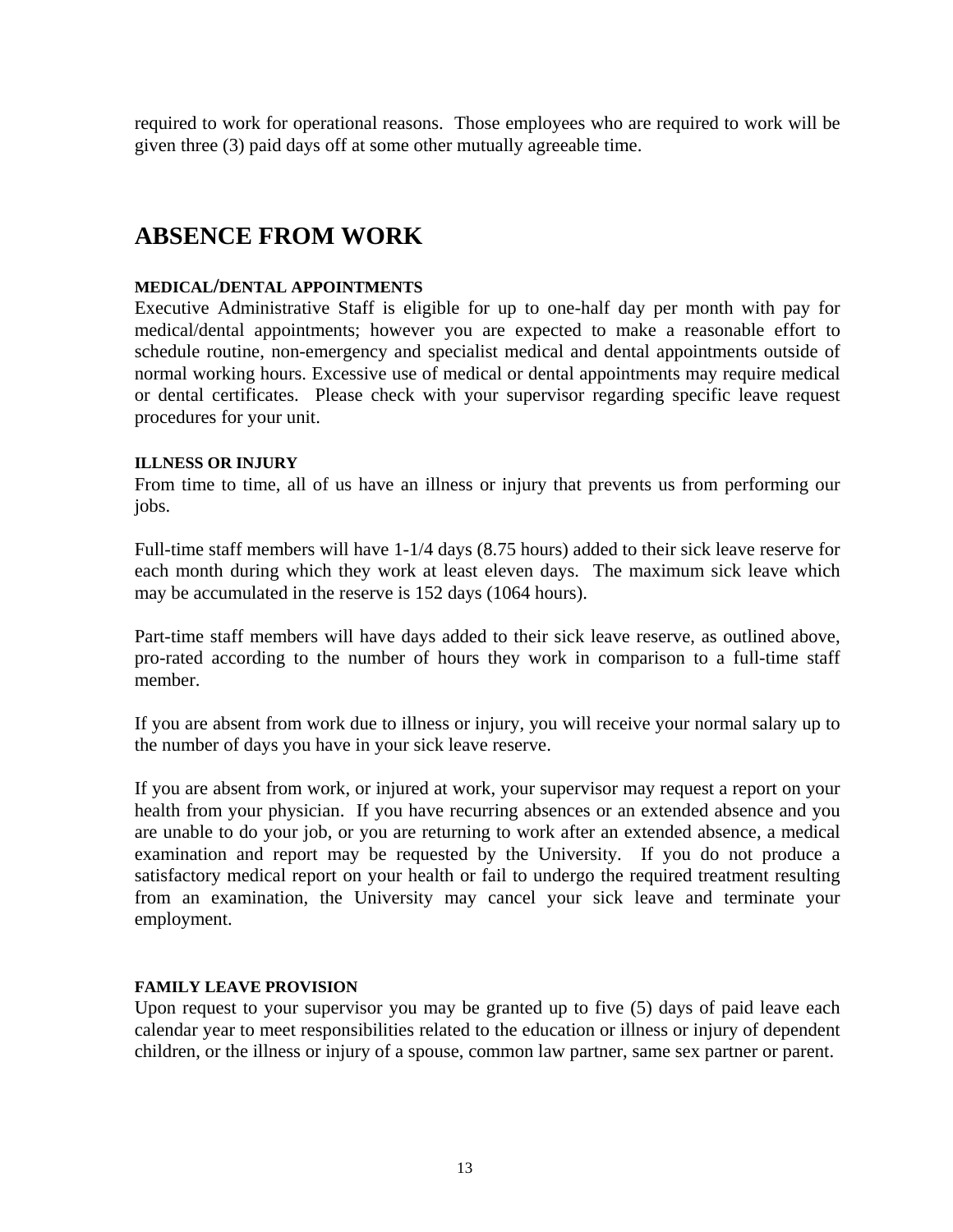It is expected that where possible, you will make arrangement to carry out your responsibilities outside of your working hours. This is usually possible for such responsibilities as parent/teacher meetings.

It is also expected that at any given time the amount of leave granted will not exceed one (1) day. The purpose of the leave is to provide you with the time to care for and to make arrangements for care of these family members. Any additional time needed would normally be requested by you from your vacation entitlement or accrued time off, where applicable.

This leave does not carry over from year to year.

### **SUBROGATION – EI AND ICBC**

If you are injured in a motor vehicle accident and have received "third party" money such as EI sickness benefits (up to 15 weeks), and/or Wage Loss Benefits of up to \$300 per week through ICBC as a result of an inability to work, and have also received paid sick leave (provided that enough sick leave entitlement has been accumulated) from the University for the same period of absence, you will be required to return to the University any monies paid for the sick leave. Sick leave benefits will be credited upon payment of these monies. The amount you are required to repay to the University for a Claim of lost wages shall be net of expenses incurred by you to recover that claim*.*

### **WORKERS' COMPENSATION**

Workplace injuries must immediately be reported to your supervisor as time loss and medical costs are generally compensable through the Workers' Compensation Board (WCB). While waiting for a claim to be adjudicated by the WCB, you will be on paid sick leave (provided that enough sick leave entitlement has been accumulated). If the claim is accepted by WCB, you will remain on UBC's payroll and WCB reimburses the University at 75% of the employee's salary. One quarter of a day of sick leave is deducted from your accumulated sick leave for each day you are away from work on WCB benefits.

If you have no available sick leave, the department will place you on an unpaid leave of absence and WCB will compensate you directly.

### **MATERNITY, PARENTAL AND ADOPTION LEAVE**

Executive Administrative Staff are entitled to Maternity, Parental and Adoption Leave as specified in this handbook and under the provisions and regulations of the Employment Standards Act of British Columbia, as amended from time to time. The University's Supplemental Employment Benefits (SEB) Plan does not fall under this Act.

## **Maternity Leave:**

A pregnant employee is entitled to seventeen (17) weeks of maternity leave without pay. Further maternity leave without pay, of up to six (6) consecutive weeks, will be granted where the birth mother is unable to return to work for reasons related to the birth or the termination of the pregnancy, as certified by a medical practitioner. The start date of the maternity leave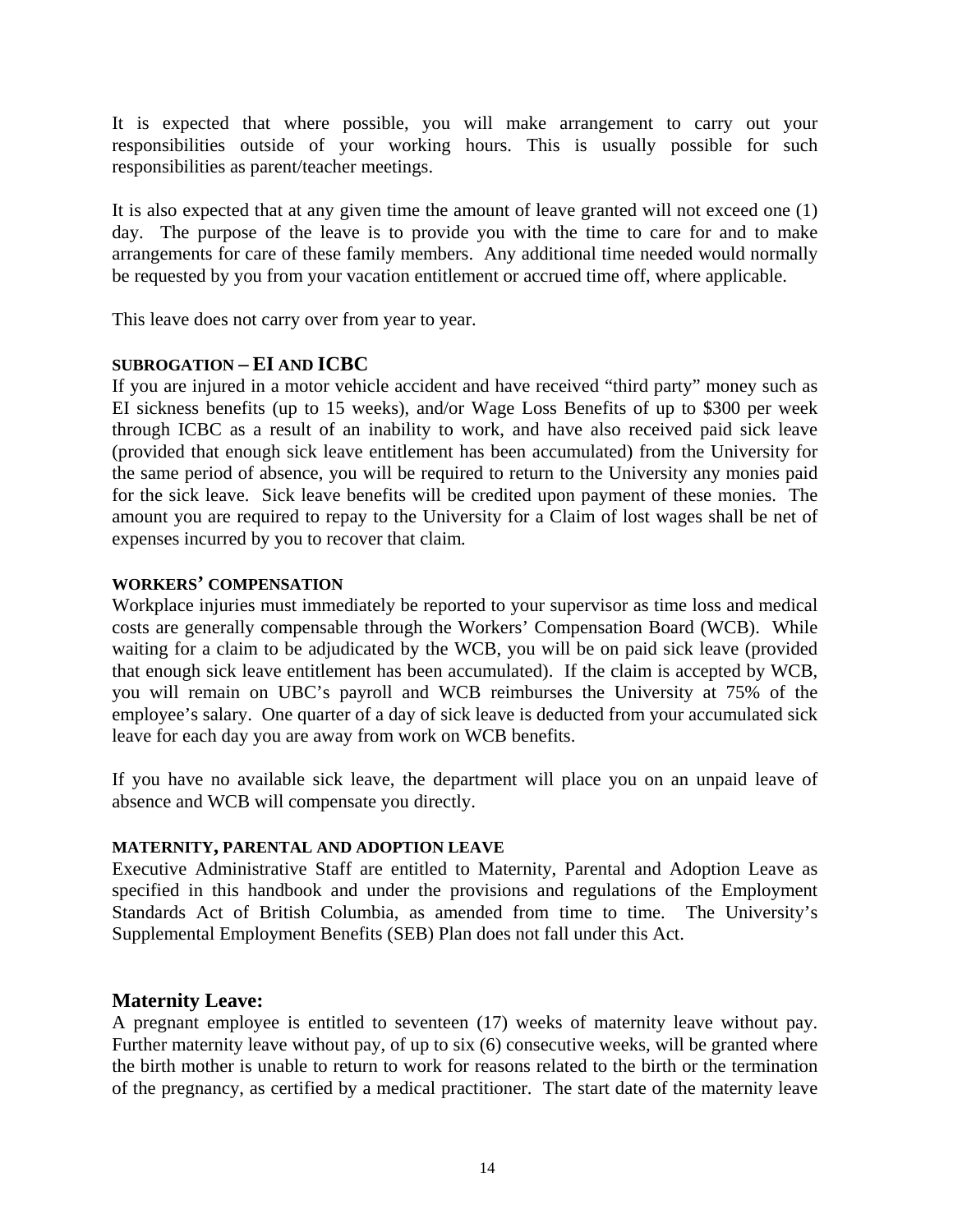must begin no earlier than eleven (11) weeks before the expected birth date, and no later than the actual birth date. The maternity leave must end no earlier than six (6) weeks after the actual birth date (unless the employee requests a shorter period), and no later than seventeen (17) weeks after the actual birth date.

An employee who is the birth mother of a newborn child is eligible for the University's Supplemental Employment Benefits (SEB) if she is on maternity leave and has applied for and is eligible to receive Employment Insurance (EI) benefits and plans to return to work for at least six (6) months following the leave.

## **Parental Leave:**

### **Birth Mother**

A birth mother who takes maternity leave is entitled to thirty-five (35) consecutive weeks of parental leave without pay, from the University. A birth mother who does not take the maternity leave is entitled to thirty-seven (37) consecutive weeks of parental leave without pay from the University beginning after the child's birth and within fifty-two (52) weeks after that event. Further parental leave without pay, of up to five (5) additional weeks, will be granted where the child is certified by a medical practitioner to be suffering from a physical, psychological or emotional condition.

Parental leave must begin immediately after the end of the maternity leave. The employee must apply for the parental leave in writing to their supervisor at least eight (8) weeks prior to the start date of the parental leave.

The total number of weeks of maternity and parental leave for a birth mother is limited to fifty-two (52) weeks, plus any additional leave mentioned under Maternity Leave and Parental Leave.

## **Birth Father**

An employee who is the birth father of a newborn child is entitled to thirty-seven (37) consecutive weeks of parental leave without pay, from the University.

Parental leave may begin any time between the child's birth and fifty-two (52) weeks after the event. The employee must apply for parental leave in writing to their supervisor at least four (4) weeks prior to the start date of the parental leave.

An employee on a Parental Leave is not eligible for (SEB) top-up payments

## **Adoption Leave:**

An employee who adopts a child is entitled to thirty-seven (37) weeks of adoption leave without pay. Further adoption leave without pay, of up to five (5) additional weeks, will be granted where the child is certified by a medical practitioner to be suffering from a physical, psychological or emotional condition.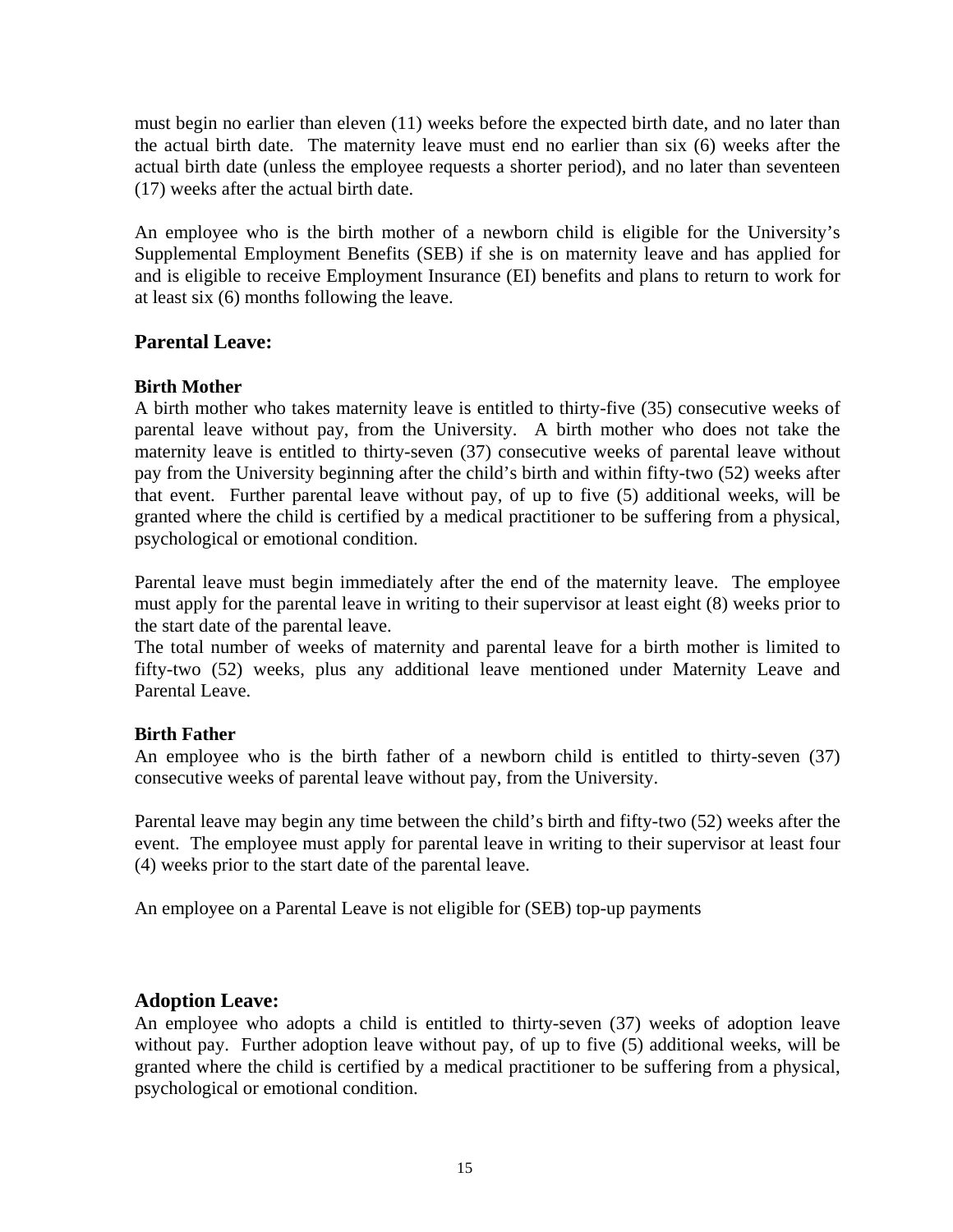Adoption leave must begin within fifty-two (52) weeks after the child is placed with the parent. The employee must apply for the adoption leave in writing to their supervisor at least for (4) weeks prior to the start date of the adoption leave.

An employee who adopts a child is eligible for the University's Supplemental Employment Benefits (SEB) if she/he is on adoption leave and has applied for and is eligible to receive Employment Insurance (EI) benefits and plans to return to work for at least six (6) months following the leave. Should both parents be employed at UBC, only one parent can access the UBC SEB benefit.

### **Leave Notice**

When you wish to apply for maternity, parental or adoption leave, you are required to provide your supervisor written notice as follows:

- at least eight (8) weeks written notice prior to the anticipated start of the **maternity**  leave and/or **parental** leave (birth mother);
- at least four (4) weeks written notice prior to the start of the **parental** leave (birth father) or **adoption** leave.

### **Benefits Payment**

The University will continue to pay for its portion of benefits if the employee continues to pay her/his portion of benefits during the maternity leave, parental leave and adoption leave.

### **Employment Insurance (EI)**

Following a two (2) week unpaid waiting period, Employment Insurance pays a total of fifteen (15) weeks of EI maternity benefits to the birth mother.

Employment Insurance (EI) pays a total of thirty-five (35) weeks of parental benefits (this includes adoption leaves). EI Parental benefits may be taken by the birth/adopting mother, birth/adopting father, or shared between the birth/adopting mother and father. The birth father (if he takes the entire parental leave) and the adopting parents must serve a two (2) week unpaid waiting period before the EI benefits commence.

### **SEB Plan**

The University Supplemental Employment Benefit (SEB) Plan is available to an employee eligible to take a maternity leave or adoption leave if the employee has also applied for and is eligible to receive EI benefits and plans to return to work for at least six (6) months following the leave. Employees who meet these requirements may receive top-up benefits during the portion of their leave as follows:

### Maternity Leave SEB Plan (Birth Mother):

The maximum benefit payable is seventeen (17) weeks, which consists of:

- o the two (2) week waiting period for EI maternity benefits for an adoptive parent (during which she will be paid 95% of the total salary by UBC); and,
- o fifteen (15) weeks of EI maternity benefits for an adoptive parent (during which she will receive the top-up payment to 95% from UBC).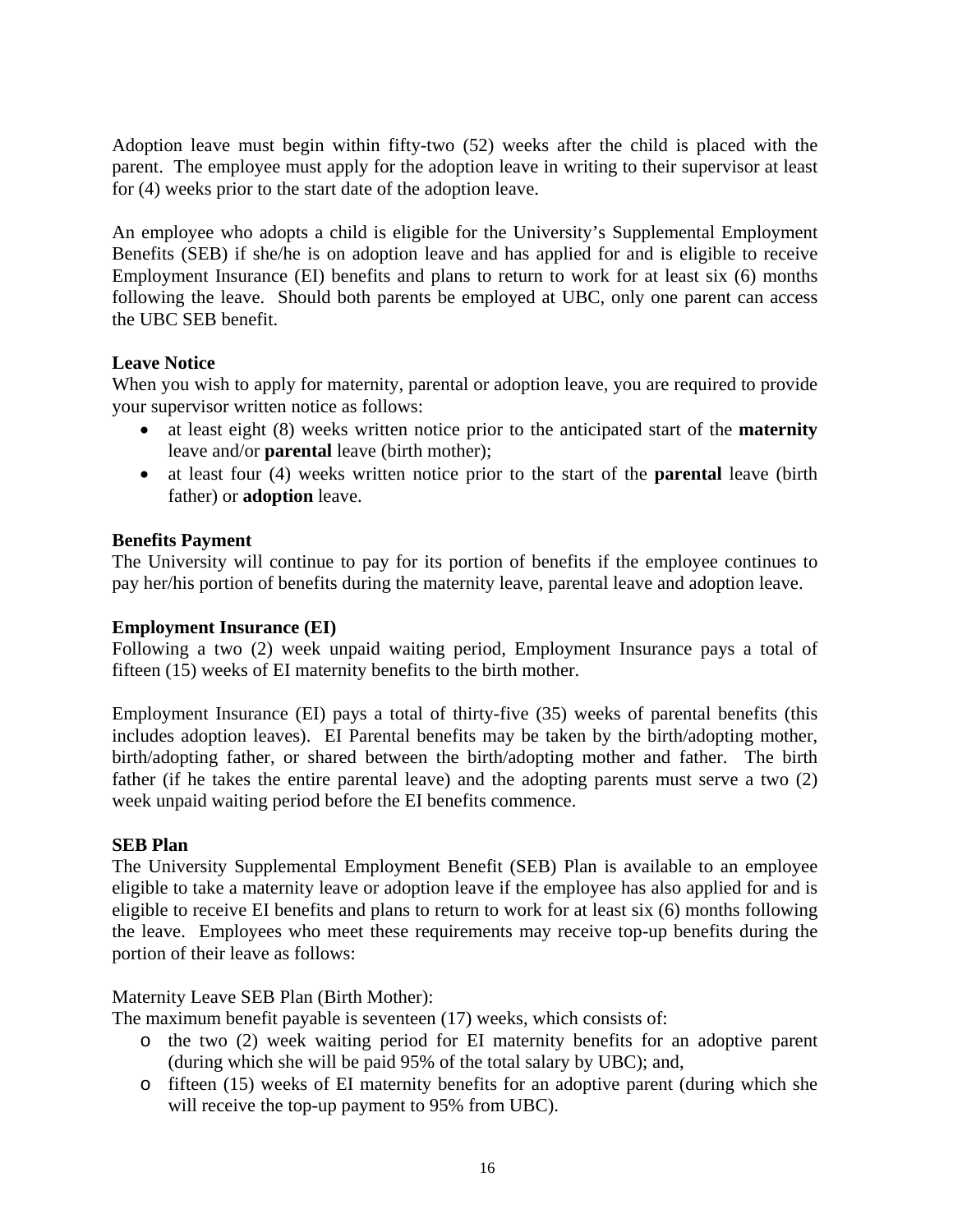#### Adoption Leave SEB Plan:

The maximum benefit payable is twelve (12) weeks, which consists of:

- o the two (2) week waiting period for EI parental benefits (during which she/he will be paid 95% of the total salary by UBC); and,
- o ten (10) weeks of EI parental benefits (during which she/he will receive the top-up payment to 95% from UBC).

#### **SEB Plan Payments options:**

Before commencing the leave, the employee will be given the choice of receiving SEB top-up payments during the leave or after she/he has returned to work for at least six (6) months. If she/he chooses to receive top-up payments during the leave, she/he will be required to sign an agreement prior to the commencement of payments. If he/she does not return to work or does not remain at work for six (6) months following the leave, she/he must repay the gross amount of SEB Plan benefits received.

#### **SEB Payment during the Leave**

If the employee chooses to receive SEB Plan benefits during the leave, EI pays a fixed percentage based on their calculation of prior insurable earnings and UBC pays the difference between the EI payment and 95% of salary. The additional 5% of the total salary for the period she/he was receiving SEB Plan benefits is payable after she/he has returned to work for at least six (6) months. If your position is discontinued through no fault of your own, the additional 5 % will still be paid.

#### **SEB Payment after the Leave**

If the employee chooses to receive SEB Plan top-up payments after returning to work, she/he must notify Financial Services to receive the payment once the six (6) months have been completed. Copies of all EI cheque stubs must accompany the request.

### **Vacation and Sick Leave Calculation**

An employee on **maternity** or **adoption** leave who receives the **SEB** Plan benefit shall accumulate her/his sick leave reserve pro-rated on the basis of the SEB Plan benefit paid by the University. Employment shall be deemed continuous for the purposes of calculating annual vacation entitlement but vacation pay will be pro-rated on the basis of the SEB Plan benefit paid by the University.

If an employee is on a maternity leave, parental or an adoption leave and does not apply for or qualify for the SEB Plan benefit above, she/he will not accumulate sick leave reserve beyond the month in which the leave or combined leave begins. In such instances, employment will be considered continuous for the purposes of calculating annual vacation entitlement. However, vacation pay will be limited to the month in which the leave begins.

## **Resignation (While on Maternity, Parental, Adoption Leave)**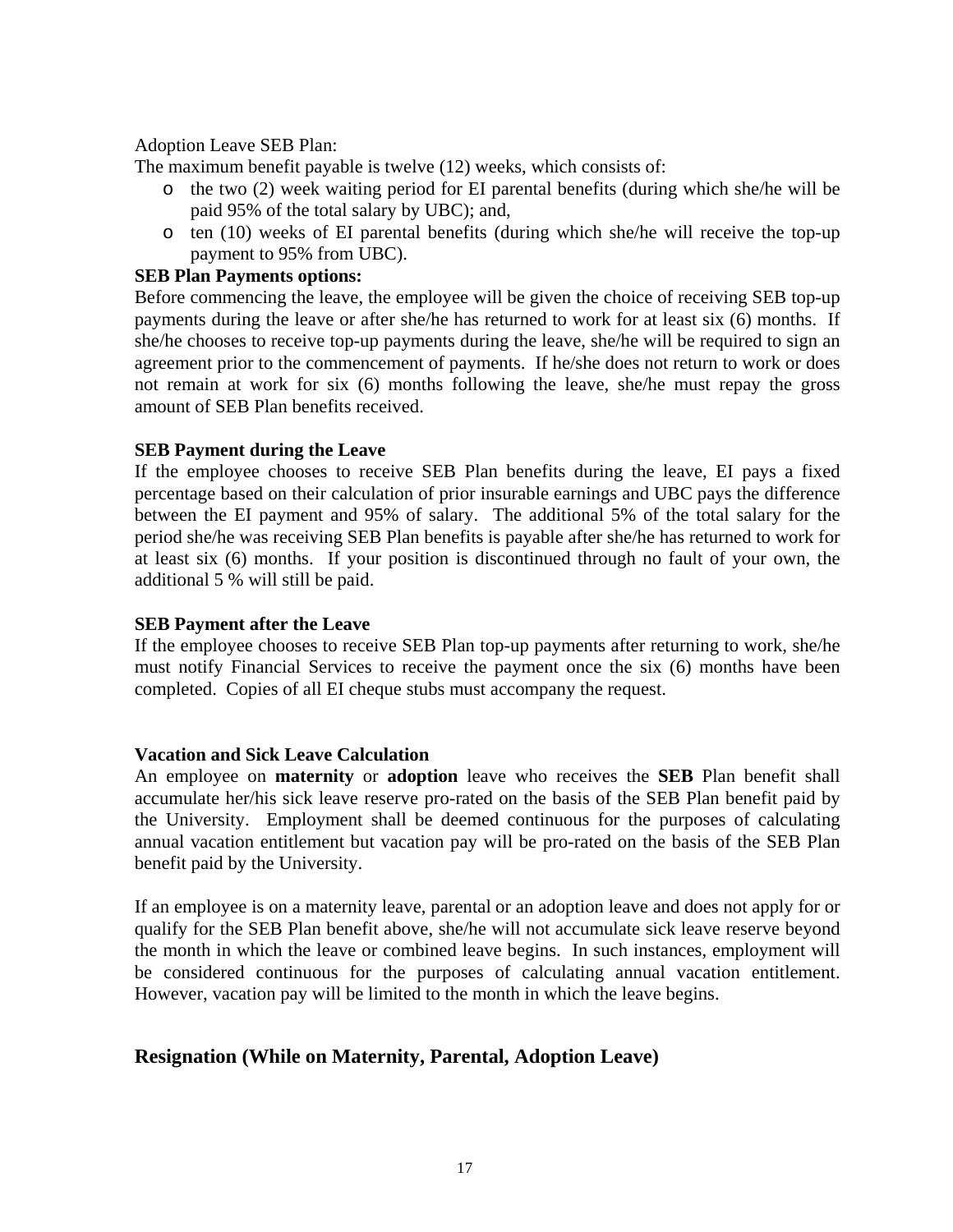If you resign before the end of your leave, you should give as much notice as possible, preferably at least six weeks. If you do not return to work at the end of any period of leave, it will be assumed that you have resigned.

#### **BEREAVEMENT LEAVE**

If there is a death in your immediate family, you will be entitled to three (3) days of paid leave of absence. Please notify your supervisor as soon as possible. Immediate family shall include an employee's parent, grandparent, spouse, common-law spouse, same sex spouse, child or ward, brother or sister, grandchild, or in-law. In exceptional circumstances, additional paid leave of up to three (3) days may be granted. Your immediate supervisor must request and obtain approval from the Department of Human Resources for this leave.

Upon approval, an amount of time up to a maximum of half  $(\frac{1}{2})$  day paid leave may be granted to attend a funeral or memorial service. The half day may be extended to a full day if the employee has a significant role in arranging or conducting the service or ceremony.

If a longer leave is required, it shall be applied for as a General Leave without pay.

### **COURT APPEARANCE/JURY DUTY**

If you are subpoenaed as a witness or called for jury duty, you will receive your regular rate of pay for the days you would have normally worked. You must remit any payment from the Crown, plus an accounting for any expenses for your appearance, to your departmental office.

If you must appear as a plaintiff or defendant in a civil or criminal action, you will be granted a leave of absence without pay.

### **GENERAL LEAVE OF ABSENCE**

You may be granted a personal leave of absence without pay for up to six (6) months with the approval of your immediate supervisor and your unit head.

Life insurance, disability insurance, MSP, extended health care plan, dental plan, Employee and Family Assistance Program and pension plan coverage will continue during your leave if you pay the full cost of these benefits (including the University's portion).

You will not add to your sick leave reserve nor earn vacation entitlements while you are on leave of absence without pay.

Other special leaves with pay may be approved by your supervisor*,* the appropriate Associate Vice President, Vice President or President. If you are on a paid leave of absence, you must maintain your benefits coverage and deductions will continue in the normal manner.

## **YOUR EMPLOYMENT FILE**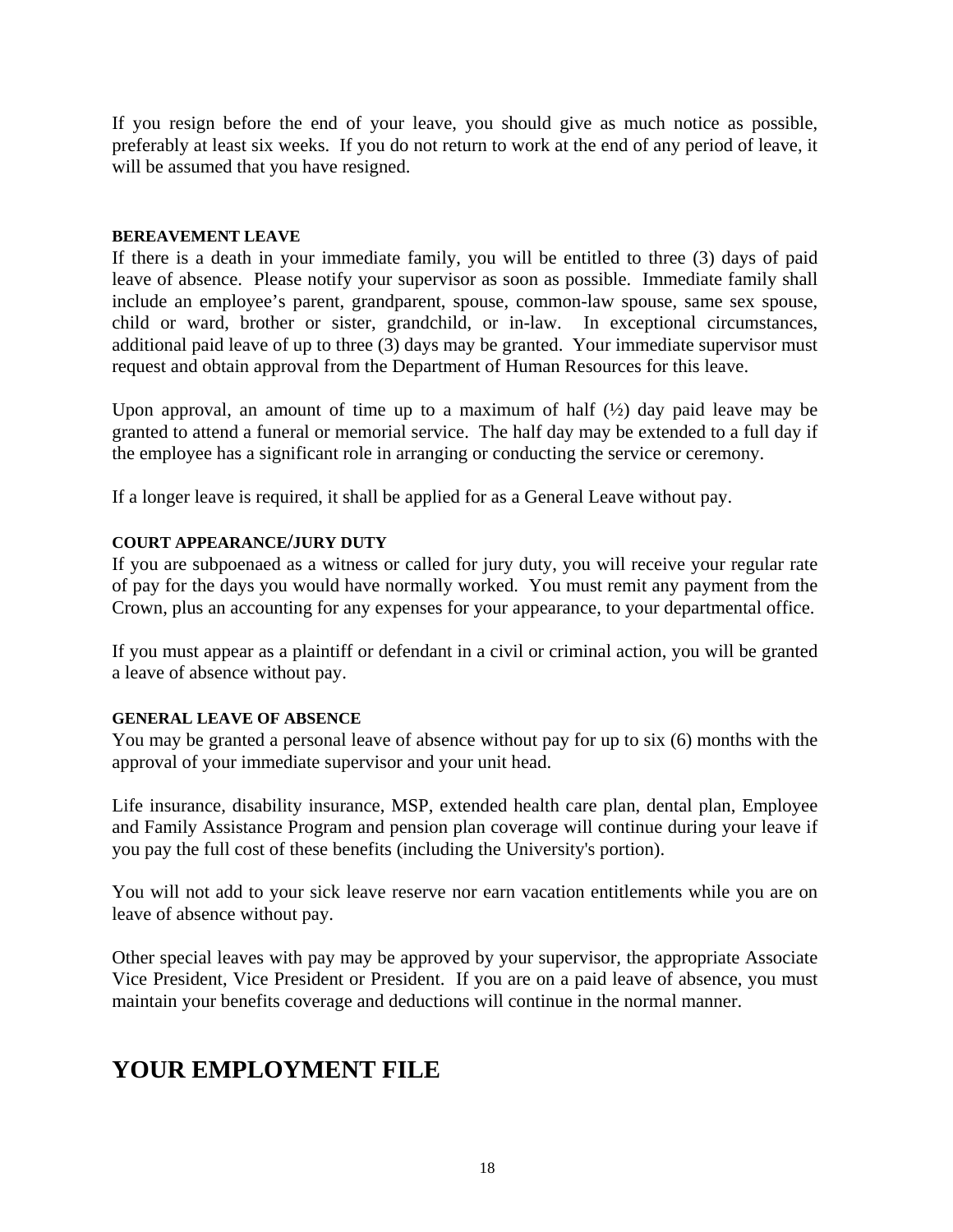All of the official documentation concerning your employment with the University is retained by the Department of Human Resources. You have access to that file. If you want to review your file, please contact Human Resources. Please note that at least 24-hours notice is required to arrange for you to view your file.

## **APPEAL PROCEDURE**

The purpose of this procedure is to provide an effective and orderly means for Executive Administrative Staff to bring problems and complaints concerning their employment to the attention of the University, should individual and informal efforts to resolve the problem(s) fail. The procedure is applicable to those problems or complaints not covered under another more specific policy or procedure at the University.

The intent of this formal appeal procedure is to give staff an opportunity to discuss problems with their supervisor(s) in a manner which provides for an equitable and speedy resolution to the problem(s).

The Appeal Procedure is not available to deal with terminations (for any reason), resignations or any other severance of employment.

A problem is defined as "a condition of employment affecting the employee that the employee thinks or feels is unjust or inequitable, which is raised by the employee during their employment with the University."

It should be emphasized that initially, every effort should be made by the employee and the supervisor to settle problems on a verbal and informal basis. Only if this fails and should the employee wish to proceed with a formal appeal procedure, the steps outlined below are to be followed:

## **Step I**

- 1. If the informal attempts to resolve the problem fail, the employee is to submit personally her/his written complaint(s) to her/his immediate supervisor within five (5) working days of the informal meeting.
- 2. Every effort should be made by the employee and supervisor to resolve the problem within five (5) working days after the written letter of complaint is received by the supervisor.
- 3. If the problem is not resolved within this five (5) working day period, the supervisor will respond in writing to the employee's complaint by outlining the decision.
- 4. Within five (5) working days of receiving the supervisor's letter, the employee may decide to proceed to Step II.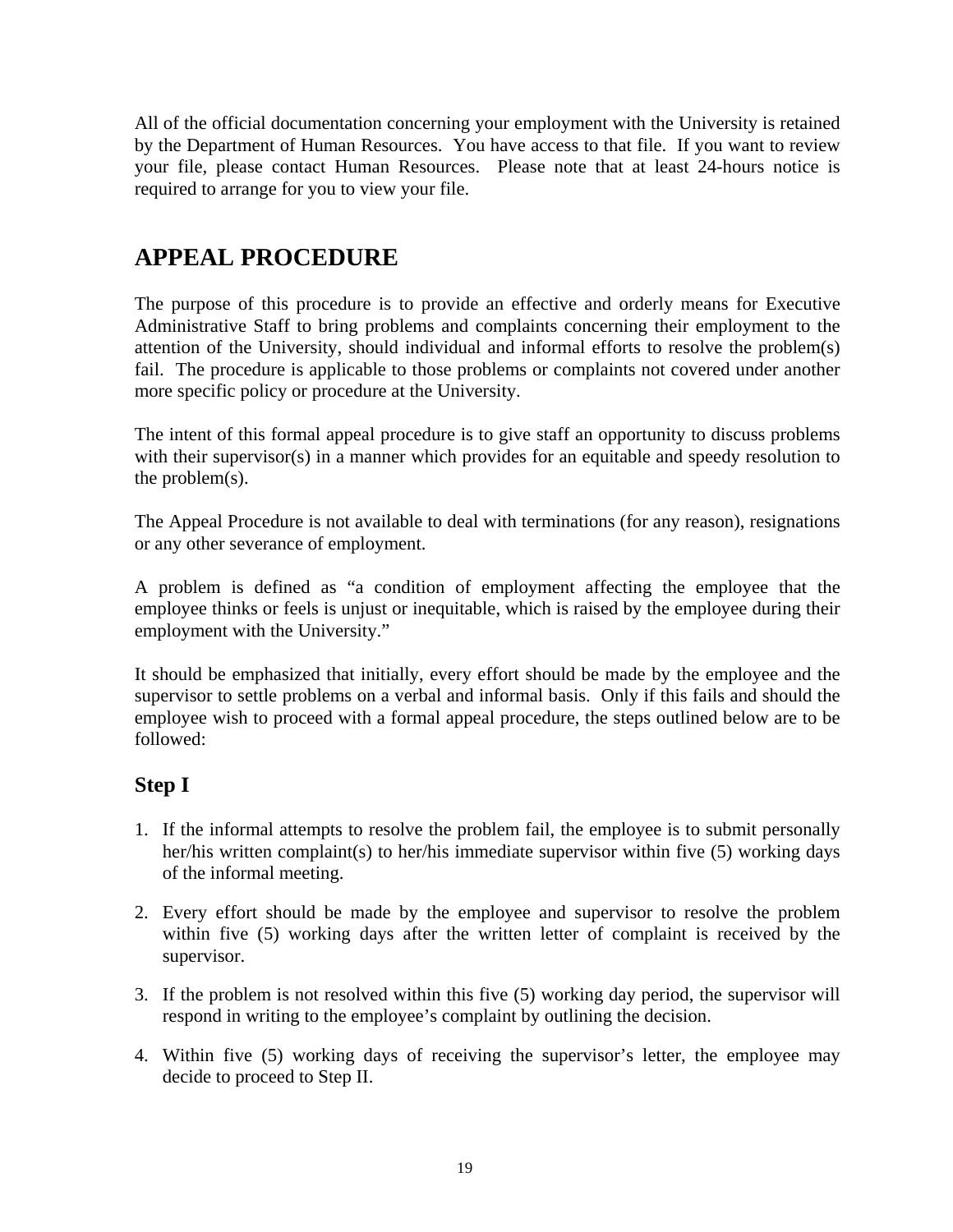## **Step II**

- 1. If the employee chooses to proceed to Step II, the complaint must be submitted in writing, within five (5) working days after the receipt of letter in Step I, to the employee's unit head.
- 2. At this step, a meeting will be convened to provide an opportunity for the employee and the supervisor to discuss the complaint with the employee's unit head.
- 3. If there is no resolution at this meeting, the employee may decide to proceed to Step III.

## **Step III**

- 1. If the employee chooses to proceed to Step III, the complaint must be submitted in writing within five (5) working days after the meeting outlined in Step II, to the Appeal Committee, through the Director, Human Resources Advisory Services at UBC Vancouver, or the Manager, Human Resources at UBC Okanagan.
- 2. The Appeal Committee will comprise three (3) members of the University staff and/or faculty: one appointed by the President (or his/her designate); one chosen by the employee; and one who is mutually-agreed upon by the employee and the University. The Associate Vice President, Human Resources or designate will serve as the non-voting chair of the Committee and will be responsible for interpreting relevant University policies, practices, or procedures to the Committee where necessary, either personally or by inviting appropriate resource people from the University.
- 3. The Appeal Committee will utilize a fact-finding process to clarify the basis of the appeal and to obtain all relevant facts.
- 4. During the fact-finding process, the Appeal Committee will be empowered to interview appropriate people, including the employee and the supervisor(s) involved.
- 5. At the conclusion of the fact-finding process, the Committee will convene a meeting and provide an opportunity for the employee and the supervisor(s) to comment on the situation as they understand it. During this meeting, only the employee and the immediate supervisor directly involved may be present.
- 6. The Appeal Committee will consider all the facts presented and will prepare a recommendation for the problem's solution. Normally, the Committee is expected to conclude its process within thirty (30) working days of receipt of the referral.
- 7. The recommended solution is to be submitted through the Associate Vice President, Human Resources to the President (or his/her designate) for a binding decision, normally within five (5) working days of the conclusion of the Appeal Committee meeting.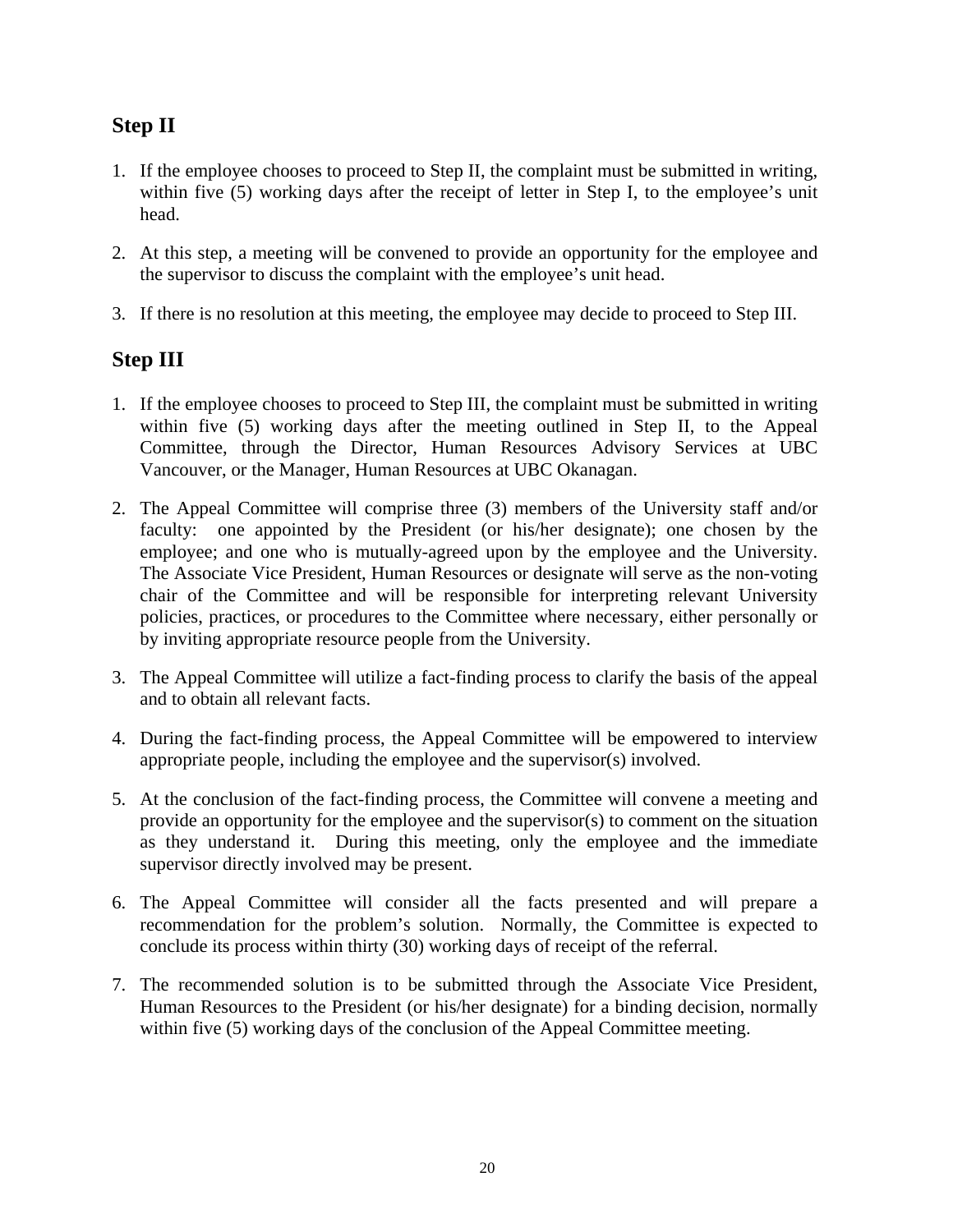# **LEAVING THE UNIVERSITY**

### **RESIGNATION**

If you decide to leave the University, a reasonable amount of notice will enable your supervisor and your fellow staff members to arrange a smooth transition. Three weeks' notice is desirable. If less than three weeks' notice is received, any outstanding vacation will be calculated using the minimum requirements as set out under the Employment Standards Act.

### **TERMINATION**

## *General*

In some circumstances, it will be the University who decides to terminate the employment relationship. Terminations may be for cause, for frustration of the employment contract, or without cause.

Termination for Cause: An employee may be terminated for cause as a result of behaviour or conduct that includes but is not limited to acts of dishonesty, insubordination, theft, destruction of University property, unsatisfactory job performance, or harassment of fellow employees. An employee who is terminated for cause will have no notice entitlements.

Frustration of the Employment Contract: An employee may be terminated for frustration of contract, which means that the employment contract is at an end due to a specific unforeseen reason, whereby the employee can no longer carry out their work commitment. An example of this is where an employee may have a permanent disability, has exhausted short-term and long-term disability benefits and cannot be accommodated. An employee terminated for frustration of the employment contract will have no notice entitlements.

Termination without Cause: An employee may also be terminated without cause as a result of circumstances that include but are not limited to, redundancy, lack of funding, lack of work, changes to a program, restructuring, or unsuitability for a position. An employee who is terminated without cause will have notice entitlements.

## *Ongoing Appointments*

An employee who has completed probation for the position, and whose position is terminated without cause will be provided with written notification of termination with reasons, in one of the following forms:

- \* working notice in many cases, such as discontinuation of funding, the employee will be advised that the position will be discontinued on a specific date. During the interim period, the employee will continue to work and receive salary and benefits as usual.
- \* pay in lieu of notice (salary continuance) in some circumstances, the employee will receive an equivalent amount of pay in lieu of notice in the form of salary and benefits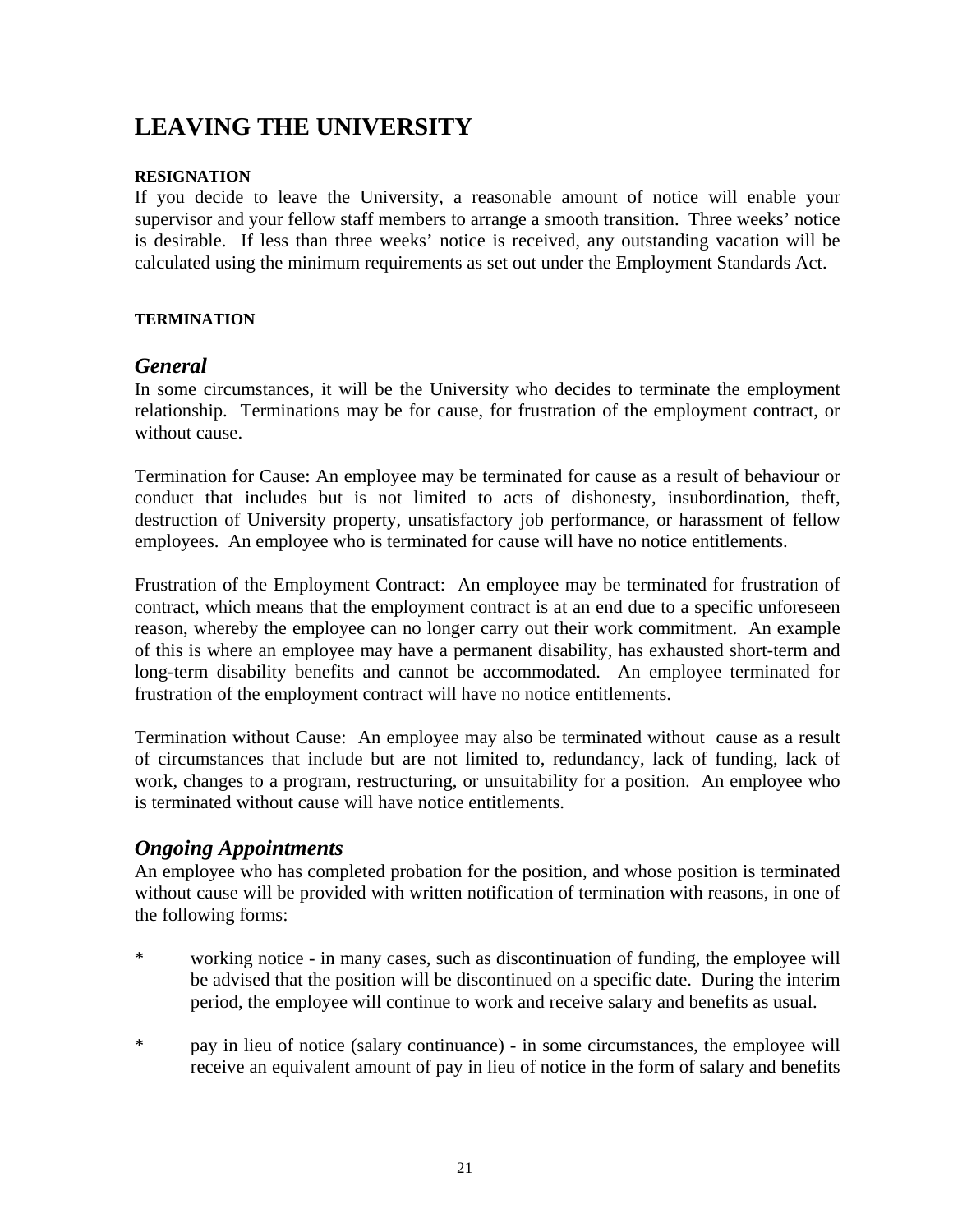continuance. In these cases, the employee will be relieved of employment obligations immediately and will continue on payroll for the period of the notice entitlement.

\* a combination - in some circumstances, the employee will receive notice that consists of some period of working notice and some pay in lieu of notice, the combination of which gives the employee the total notice entitlement.

The amount of notice (or pay in lieu) an employee will receive will be as follows:

An employee with an ongoing appointment who has successfully completed the probationary period will be given a minimum of three (3) months notice. An employee hired prior to April 1, 2008, with greater than three years of service will be given one month's notice per year of service and one week per quarter year of service to a maximum of 24 months notice. An employee hired after April 1, 2008, with greater than three years of service will be given one month's notice per year of service and one week per quarter year of service to a maximum of 18 months notice.

Examples: an employee with two years' employment would receive three months notice; an employee with eight years' employment would receive eight months notice; an employee with ten and 3/4 years' of employment would receive ten months and three weeks' notice.

An employee receiving Income Replacement Plan (IRP) benefits and/or on an unpaid leave of absence shall not accumulate years of service for the purpose of notice entitlement.

Employees who are receiving salary continuance payments as part of their notice period shall make a diligent effort to find other employment, and will advise the University of his/her job effort. In the event that the terminated employee earns income through temporary, part-time or self-employment, and equivalent amount may be deducted from subsequent salary continuance payments.

When a terminated employee, receiving salary continuance, successfully finds other employment outside of the University and outside of the Public Sector, he/she will be paid 50% of the salary of the remaining time left of their specified notice period. This will be paid as a lump sum and all benefits will cease at that time. If other employment is found within the University or within the Public Sector, the 50% payment will not apply.

## *Term Appointments*

In these circumstances, the employment relationship is terminated automatically upon expiration of the stated term unless the employee is rehired at that time for another period of employment. Both the employee and the University have the ability to terminate the employment relationship for any reason during the employment term by giving appropriate written notice to the other party.

An employee who has held three or more years of continuous term appointments with the University (i.e. no break in service) will be entitled to notice as if the employee held an ongoing appointment with the University.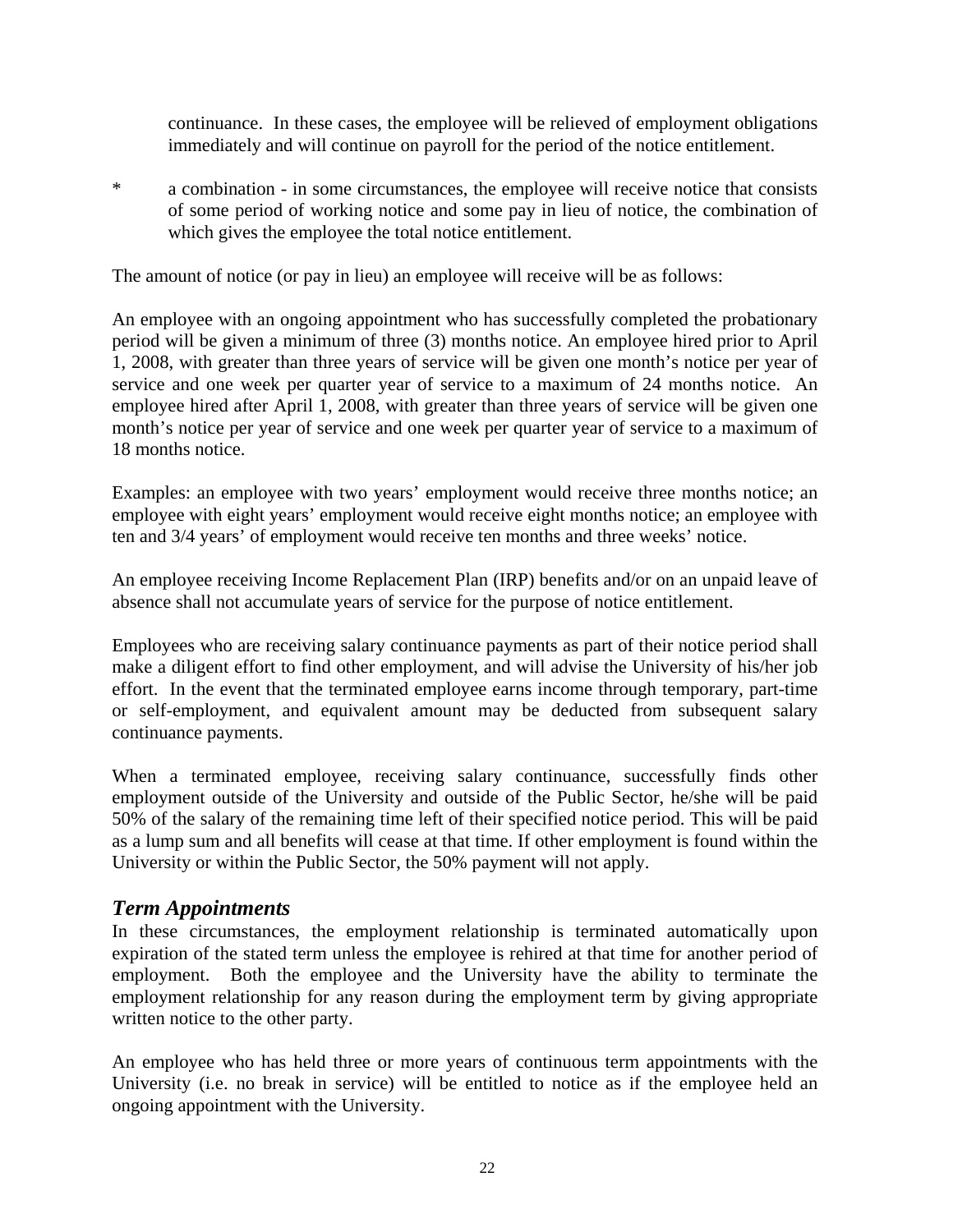#### **RETIREMENT**

Many employees finish their working careers at the University. There is no mandatory retirement age. We do refer to a "Normal Retirement Date" for the purposes of distinguishing differentiated benefits eligibility for those under 65 and those over 65. You may retire prior to your Normal Retirement Date or any time beyond your Normal Retirement Date. In order for appropriate planning to occur, staff are encouraged to provide the university with three months of written notice. For those wishing to work beyond their Normal Retirement Date, further information can be found at: **http://www.hr.ubc.ca/retiring**/.

# **UBC POLICIES AND PROCEDURES**

Finally, it is important for you to be familiar with the policies and procedures that may guide certain aspects of your work at the University. The UBC Policy and Procedures Handbook is accessible on-line at www.universitycounsel.ubc.ca/policies/index.html. These policies are subject to change in the future.

Listed below are some of the policies we encourage you to read as they may be applicable to your work at UBC:

Employment Equity (Policy #2) Discrimination and Harassment (Policy #3) University Safety (Policy #7) The Reporting of Accidents and Hazardous Conditions (Policy #8) Reduced Workload/Responsibility Appointment – Non-Academic Staff (Policy #49) Crossing Picket Lines (Policy #64) Patents and Licensing (Intellectual Property Policy # 88) Conflict of Interest (Policy #97) Responsible Use of Information Technology Facilities and Services (Policy #104)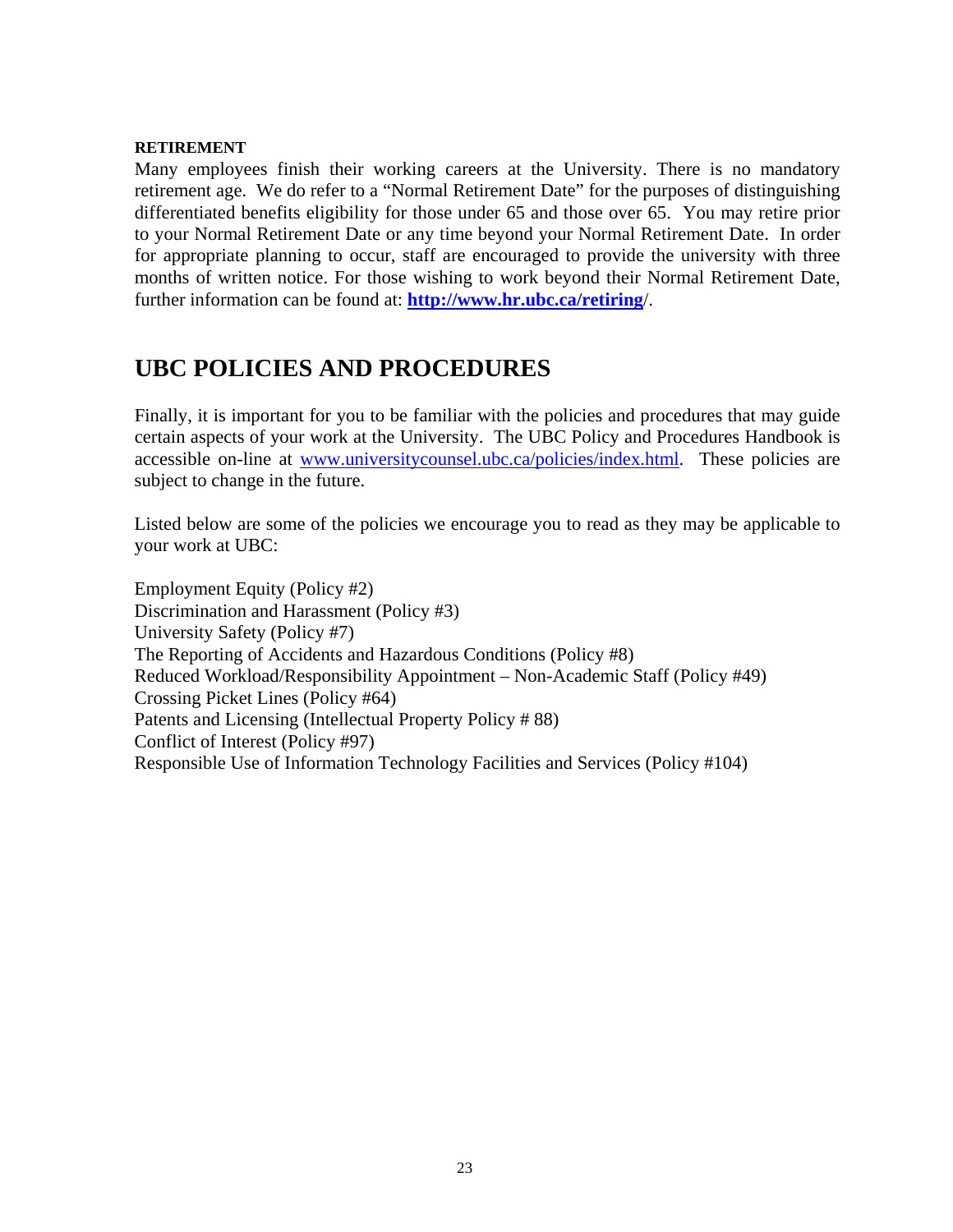# **EXECUTIVE ADMINISTRATIVE STAFF APPENDIX 1 SALARY SCALES**

## **EFFECTIVE 2007 JULY 01**

| <b>Classification</b>                                   |                                   | <b>Minimum</b>              | <b>Midpoint</b>             | <b>Maximum</b>              |
|---------------------------------------------------------|-----------------------------------|-----------------------------|-----------------------------|-----------------------------|
| Office Asst 1                                           | Per Year                          | 29,931                      | 33,257                      | 36,583                      |
|                                                         | Per Month                         | 2,494.25                    | 2,771.42                    | 3,048.58                    |
|                                                         | Per Hour                          | 16.41                       | 18.23                       | 20.06                       |
| Secretary 1                                             | Per Year                          | 30,918                      | 34,353                      | 37,788                      |
|                                                         | Per Month                         | 2,576.50                    | 2,862.75                    | 3,149.00                    |
|                                                         | Per Hour                          | 16.95                       | 18.83                       | 20.72                       |
| Office Asst 2                                           | Per Year                          | 31,950                      | 35,502                      | 39,054                      |
|                                                         | Per Month                         | 2,662.50                    | 2,958.50                    | 3,254.50                    |
|                                                         | Per Hour                          | 17.52                       | 19.46                       | 21.41                       |
| Secretary 2                                             | Per Year                          | 32,966                      | 36,625                      | 40,284                      |
|                                                         | Per Month                         | 2,747.17                    | 3,052.08                    | 3,357.00                    |
|                                                         | Per Hour                          | 18.07                       | 20.08                       | 22.09                       |
| <b>Administrative Asst 1</b>                            | Per Year                          | 33,981                      | 37,760                      | 41,539                      |
|                                                         | Per Month                         | 2,831.75                    | 3,146.67                    | 3,461.58                    |
|                                                         | Per Hour                          | 18.63                       | 20.70                       | 22.77                       |
| Office Asst 3                                           | Per Year                          | 34,480                      | 38,307                      | 42,134                      |
|                                                         | Per Month                         | 2,873.33                    | 3,192.25                    | 3,511.17                    |
|                                                         | Per Hour                          | 18.90                       | 21.00                       | 23.10                       |
| <b>Administrative Asst 2</b>                            | Per Year                          | 35,933                      | 39,921                      | 43,909                      |
|                                                         | Per Month                         | 2,994.42                    | 3,326.75                    | 3,659.08                    |
|                                                         | Per Hour                          | 19.70                       | 21.89                       | 24.07                       |
| Administrative Asst 3/<br><b>Administrative Clerk 4</b> | Per Year<br>Per Month<br>Per Hour | 37,938<br>3,161.50<br>20.80 | 42,153<br>3,512.75<br>23.11 | 46,368<br>3,864.00<br>25.42 |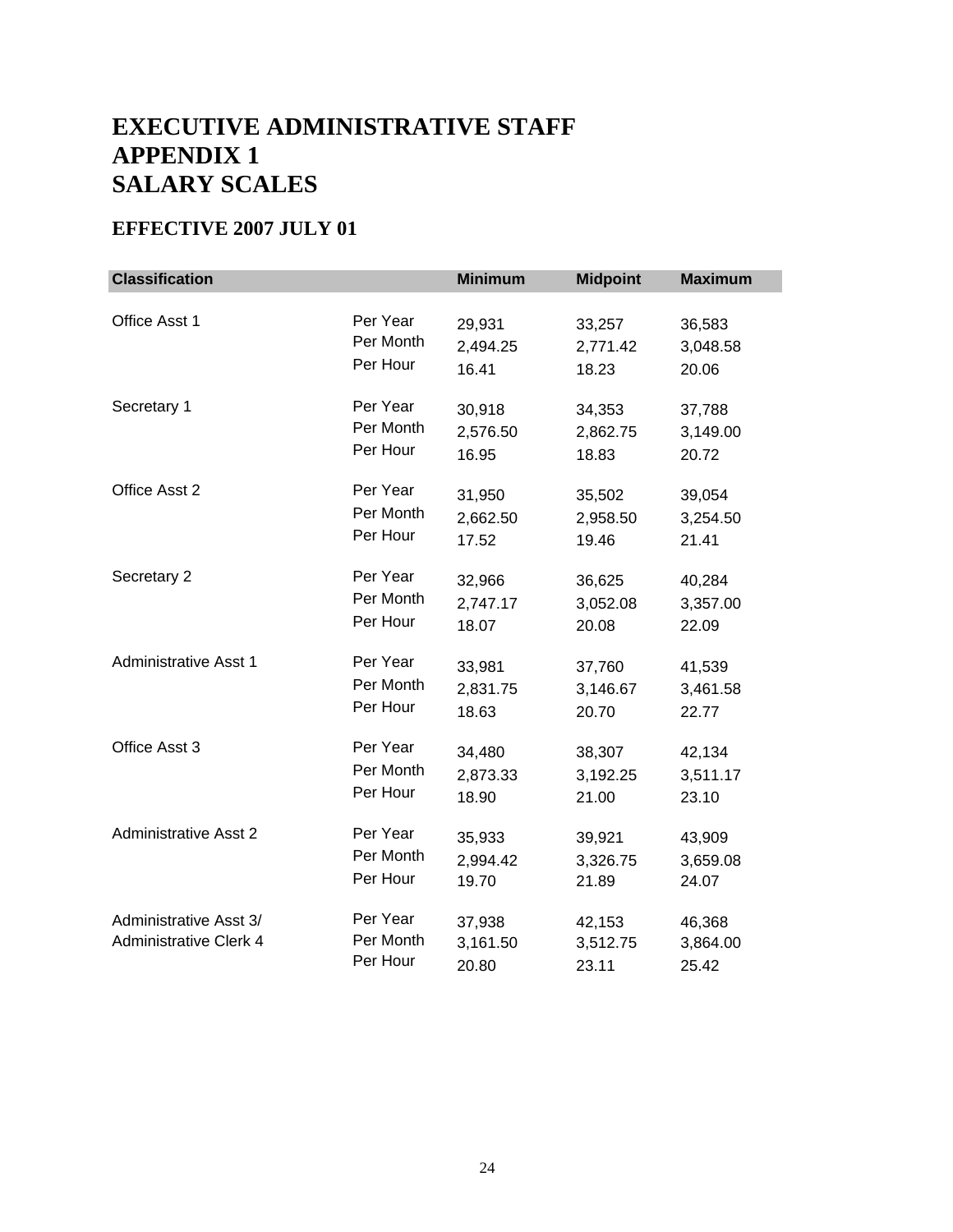## **EFFECTIVE 2008 JULY 01**

| <b>Classification</b>                                   |                                   | <b>Minimum</b>              | <b>Midpoint</b>             | <b>Maximum</b>              |
|---------------------------------------------------------|-----------------------------------|-----------------------------|-----------------------------|-----------------------------|
| Office Asst 1                                           | Per Year                          | 30,529                      | 33,922                      | 37,315                      |
|                                                         | Per Month                         | 2,544.08                    | 2,826.83                    | 3,109.58                    |
|                                                         | Per Hour                          | 16.74                       | 18.60                       | 20.46                       |
| Secretary 1                                             | Per Year                          | 31,536                      | 35,040                      | 38,544                      |
|                                                         | Per Month                         | 2,628.00                    | 2,920.00                    | 3,212.00                    |
|                                                         | Per Hour                          | 17.29                       | 19.21                       | 21.13                       |
| Office Asst 2                                           | Per Year                          | 32,589                      | 36,212                      | 39,835                      |
|                                                         | Per Month                         | 2,715.75                    | 3,017.67                    | 3,319.58                    |
|                                                         | Per Hour                          | 17.87                       | 19.85                       | 21.84                       |
| Secretary 2                                             | Per Year                          | 33,626                      | 37,358                      | 41,090                      |
|                                                         | Per Month                         | 2,802.17                    | 3,113.17                    | 3,424.17                    |
|                                                         | Per Hour                          | 18.44                       | 20.48                       | 22.53                       |
| <b>Administrative Asst 1</b>                            | Per Year                          | 34,660                      | 38,515                      | 42,370                      |
|                                                         | Per Month                         | 2,888.33                    | 3,209.58                    | 3,530.83                    |
|                                                         | Per Hour                          | 19.00                       | 21.12                       | 23.23                       |
| Office Asst 3                                           | Per Year                          | 35,169                      | 39,073                      | 42,977                      |
|                                                         | Per Month                         | 2,930.75                    | 3,256.08                    | 3,581.42                    |
|                                                         | Per Hour                          | 19.28                       | 21.42                       | 23.56                       |
| <b>Administrative Asst 2</b>                            | Per Year                          | 36,651                      | 40,719                      | 44,787                      |
|                                                         | Per Month                         | 3,054.25                    | 3,393.25                    | 3,732.25                    |
|                                                         | Per Hour                          | 20.09                       | 22.32                       | 24.55                       |
| Administrative Asst 3/<br><b>Administrative Clerk 4</b> | Per Year<br>Per Month<br>Per Hour | 38,697<br>3,224.75<br>21.22 | 42,996<br>3,583.00<br>23.57 | 47,295<br>3,941.25<br>25.93 |